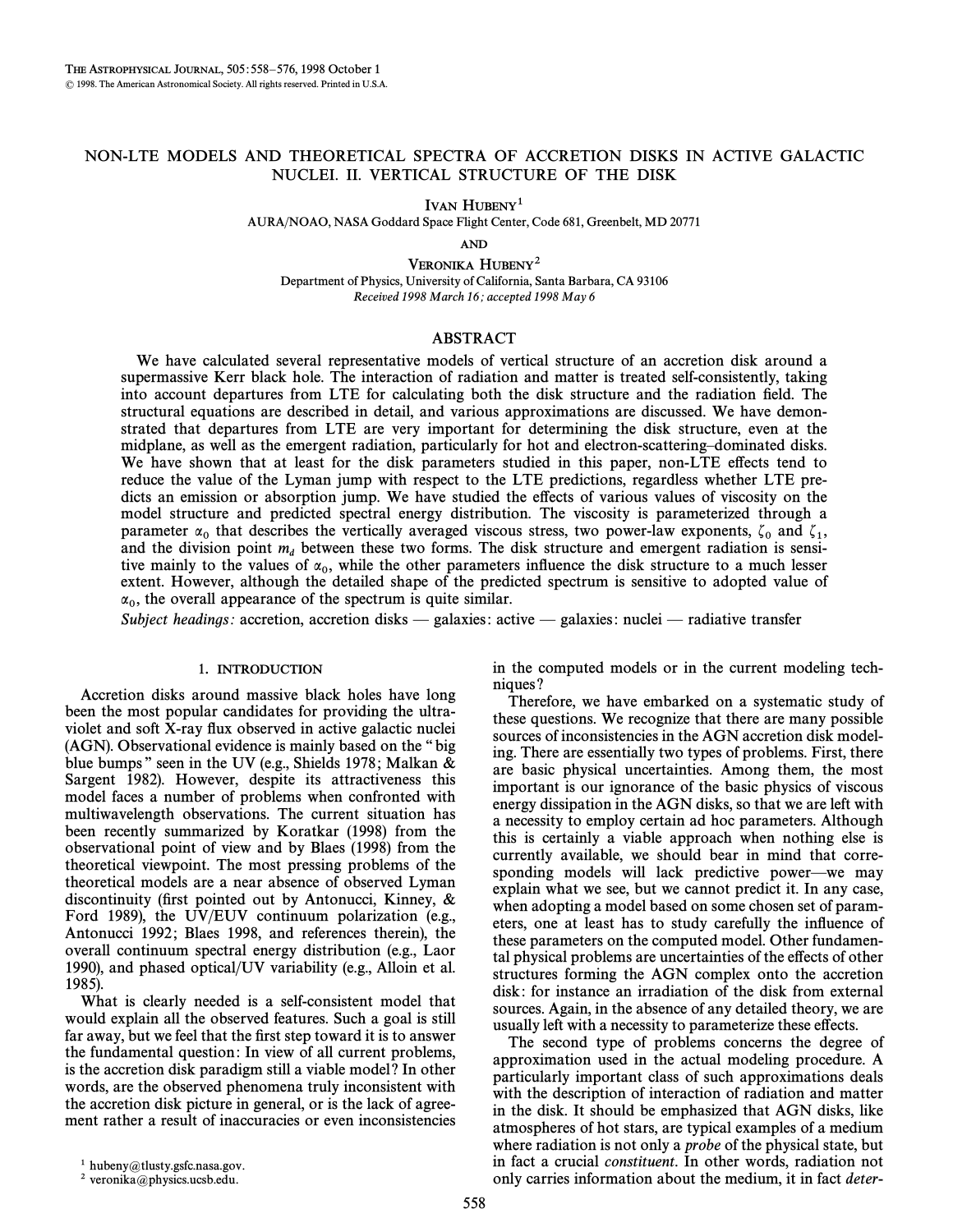mines its structure. Consequently, a treatment of this interaction is in a sense the very gist of the problem. We should therefore study the influence of various approximations, such as the degree of equilibrium assumed, or, more specifically, the extent to which the local thermodynamic equilibrium (LTE) applies, and the completeness of considered opacity and emissivity sources on the computed model, etc.

In the previous paper (Hubeny  $&$  Hubeny 1997, hereafter Paper I), we have presented some representative selfconsistent, non-LTE models of the vertical structure of AGN accretion disks. The basic aim of that study was to investigate the differences in the predicted spectrum between this and previous approaches (Sun  $\&$  Malkan 1989; Laor & Netzer 1989; Ross, Fabian, & Mineshige 1992; Wehrse, Störzer, & Shaviv 1993; Störzer & Hauschildt 1994; Coleman 1994; Shields & Coleman 1994; Blaes & Agol 1996; Dörrer et al. 1996). The emphasis was to clarify the role of departures from LTE and to study the effects of simplifications of the hydrostatic equilibrium equation based on assuming a depth-independent vertical gravity acceleration.

In the present paper, we will consider models of vertical structure of AGN disks in detail. In particular, we will study the dependence of computed vertical structure and corresponding emergent spectrum on the adopted value of viscosity and on the degree of sophistication of the modeling procedure. In order to better emphasize the observable consequences of self-consistent, non-LTE models, we present the predicted spectra for a few representative points on the disk. Complete spectra that are obtained by integrating the local spectra over the disk surface, taking into account general relativistic photon transfer functions (Cunningham 1975; Speith, Riffert, & Ruder 1995; Agol 1997; Agol, Hubeny,  $\&$  Blaes 1998), will be considered in subsequent papers of this series.

Our aim here is not to construct a model to be used for comparison with actual observations. Instead, we intend to study the sensitivity of computed models on the degree of approximations used in the modeling procedure. Therefore, we will first give a detailed overview of the structural equations and the modeling procedures. This is meant to provide a firm framework on which our approach is based, which in turn is useful in assessing possible systematic effects within our models.

#### 2. BASIC EQUATIONS AND APPROXIMATIONS

#### 2.1. Relativistic Disk Structure

We assume a steady-state, thin, rotationally symmetric disk. We define the thin disk by the two conditions, namely, (1) the disk height,  $h(R)$ , at radial distance R is much smaller than R, i.e.,  $h(R) \ll R$ , and (2) all the components of the energy flux vector are negligible to that in the vertical direction, i.e., the direction perpendicular to the disk plane. Vertical distance from the disk plane is denoted z. We also assume the standard disk model, in which the azimuthal velocity is much larger than the radial velocity, and the vertical velocity component is neglected altogether.

The equations for relativistic disk structure were derived by Novikov & Thorne (1973), Page & Thorne (1974), Eardley  $\&$  Lightman (1975), who have corrected a previously incorrect term in the vertical pressure balance, and recently by Riffert & Herold (1995), whose results we use here.

The four basic equations describing the disk structure are

1. Vertical hydrostatic equilibrium,

$$
\frac{\partial P}{\partial z} = -\rho z \frac{GM}{R^3} \frac{C}{B},\qquad(1)
$$

where P is the total pressure,  $\rho$  is the mass density, G is the gravitational constant,  $M$  is the black hole mass, and  $B$  and C (together with A and D used later) are the so-called relativistic corrections; see below. We note that Abramowicz, Lanza,  $&$  Percival (1997) have recently rederived the vertical hydrostatic equilibrium equation and showed that previous treatments yielded some unphysical singularities close to the last stable orbit.

2. Energy balance equation,

$$
\frac{\partial F_z}{\partial z} = \frac{3}{2} \sqrt{\frac{GM}{R^3}} \frac{A}{B} t_{\phi r} , \qquad (2)
$$

where  $F_z$  is the z component of the energy flux and  $t_{\phi r}$  is the shear stress (also called the viscous stress).

3. Azimuthal momentum balance (written with the equation of continuity and with the boundary condition  $t_{\phi r} = 0$ <br>at the innermost stable orbit) at the innermost stable orbit),

$$
\int_{-h}^{h} t_{\phi r} dz = \frac{\dot{M}}{2\pi} \sqrt{\frac{GM}{R^3}} \frac{D}{A},
$$
\n(3)

where  $\dot{M}$  is the mass accretion rate.

4. Equation describing the source of viscous stress,

$$
t_{\phi r} = \frac{3}{2} \eta \sqrt{\frac{GM}{R^3}} \frac{A}{B}, \qquad (4)
$$

which specifies the viscous stress in terms of velocity gradients and the shear viscosity  $\eta$ .

The relativistic corrections are given by

$$
A = 1 - \frac{2}{r} + \frac{a^2}{r^2},
$$
 (5)

$$
B = 1 - \frac{3}{r} + \frac{2a}{r^{3/2}},
$$
 (6)

$$
C = 1 - \frac{4a}{r^{3/2}} + \frac{3a^2}{r^2},
$$
 (7)

$$
D = \frac{1}{2\sqrt{r}} \int_{r_1}^{r} \frac{x^2 - 6x + 8a\sqrt{x} - 3a^2}{\sqrt{x}(x^2 - 3x + 2a\sqrt{x})} dx ,
$$
 (8)

where  $r$  is radius of the annulus expressed in units of the gravitational radius,  $R_g = GM/c^2$ , i.e.,  $r = R/(GM/c^2)$ , and the specific angular momentum  $a/M$  is expressed in units of the specific angular momentum  $a/M$  is expressed in units of  $G/c$ , c being the speed of light and  $r<sub>i</sub>$  the radius of the innermost stable orbit innermost stable orbit.

Equations  $(1)$ – $(4)$  are general equations that describe the structure of the disk. To make them applicable to real disks, one has to specify, in addition, (1) the nature of the energy flux (i.e., how the energy generated by viscous shear is transported), and (2) the nature (and numerical value) of the shear viscosity.

The first item is straightforward. It is usually assumed that the energy is transported solely by radiation (plus poss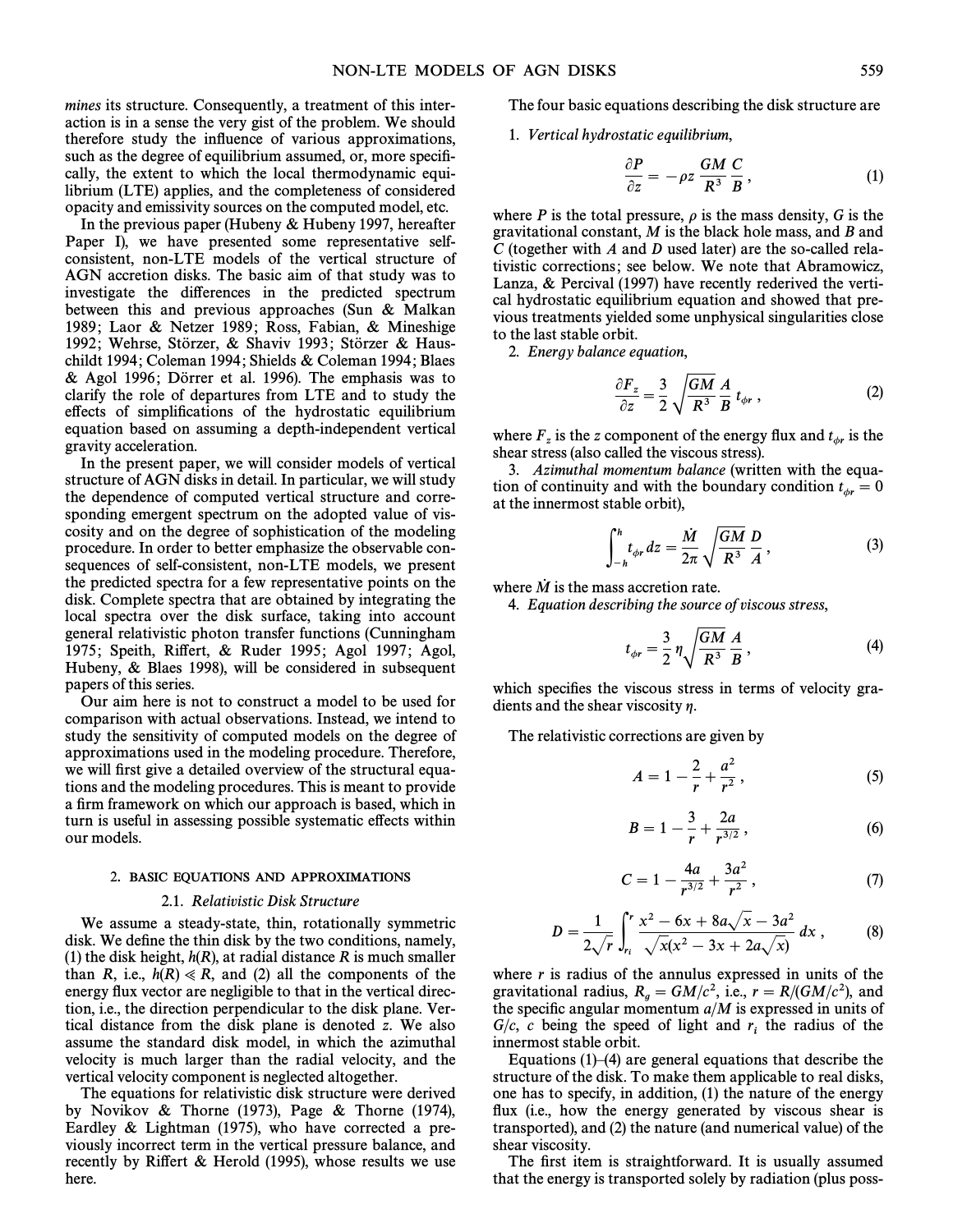ibly in part by convection in convectively unstable layers). In this case  $F_z$  is the total radiation flux. From equation (2) it follows that

$$
F_z(z = h) = \frac{3}{2} \sqrt{\frac{GM}{R^3}} \frac{A}{B} \int_0^h t_{\phi r} dz
$$
 (9)

because the flux vanishes at the disk plane,  $F_z(z=0) = 0$ ,<br>since the disk is symmetric about the disk midplane. It is since the disk is symmetric about the disk midplane. It is customary to express the total energy Ñux at the disk surface through the *effective temperature*. As follows from equations  $(9)$  and  $(3)$ ,

$$
F_z(z=h) \equiv \sigma T_{\rm eff}^4 = \frac{3}{8\pi} \frac{GM\dot{M}}{R^3} \frac{D}{B},\qquad (10)
$$

where  $\sigma$  is the Stefan-Boltzmann constant. The effective temperature has thus the meaning of the temperature for which the corresponding blackbody radiation has the total radiation energy (integrated over all frequencies) equal to the total energy generated in the column of unit cross section in the disk. This explains why the early approaches used the blackbody radiation for describing the disk radiation; however, we stress that the radiation emergent from the disk does not have to possess the blackbody frequency distribution.

### 2.2. Viscosity

Viscosity is the most uncertain physical quantity of the accretion disk modeling. There is no theory that would explain the accretion disk viscosity form first principles, although, at least in the case of accretion disks in the cataclysmic variables, the Balbus  $\&$  Hawley (1991) instability and subsequent detailed numerical MHD simulations (e.g., Stone et al. 1996) represent a breakthrough in our understanding of disk viscosity and offer great promise for the future.

In this paper we adopt the traditional approach and parameterize the viscosity by means of some adjustable parameters. First, we express the shear viscosity through the kinematic viscosity, w, as

$$
\eta \equiv \rho w \ . \tag{11}
$$

We also introduce the vertically averaged kinematic viscosity,

$$
\bar{w} = \frac{\int_0^h w \rho \, dz}{\int_0^h \rho \, dz} = \frac{1}{m_0} \int_0^h \eta \, dz = \frac{1}{m_0} \int_0^{m_0} w \, dm \,, \qquad (12)
$$

where we have introduced the column mass,  $dm = -\rho dz$ , i.e.,  $m(z)$  is the column mass above the height z. The total column density at the disk midplane is denoted by  $m_0$  and is related to the traditional disk surface density  $\Sigma$  by  $m_0 =$  $\Sigma/2$ .

The most commonly used viscosity parameterization is the so-called  $\alpha$  prescription (Shakura & Sunyaev 1973). In this model, viscosity is thought to be caused by turbulence; the kinematic viscosity is then postulated, by a simple dimensional analysis, to be equal to

$$
w = \alpha l_{\text{turb}} v_{\text{turb}} \,, \tag{13}
$$

where  $l_{\text{turb}}$  and  $v_{\text{turb}}$  are the size and velocity of the largest turbulent cells respectively and x is an ad boc proportionturbulent cells, respectively, and  $\alpha$  is an ad hoc proportionality constant. There are several variants of the  $\alpha$  prescription, depending of what is taken for  $l_{\text{turb}}$  and  $v_{\text{turb}}$ . Typically,  $l_{\text{turb}}$  is taken to be equal to h the disk beight and research  $l_{\text{turb}}$  is taken to be equal to h, the disk height, and  $v_{\text{turb}}$  equal

to the sound speed,  $c_s = (P/\rho)^{1/2}$ , or some other turbulent velocity. This is a *local* description. In fact, the original Shakura-Sunyaev  $\alpha$  was introduced to describe vertically averaged quantities, and we use this description here as well. We define

$$
\overline{t_{\phi r}} \equiv \frac{1}{h} \int_0^h t_{\phi r} dz = \alpha_0 \,\overline{P} \,, \tag{14}
$$

where  $\overline{P}$  is the vertically averaged total pressure. Further, we write

$$
\int_0^h t_{\phi r} dz = h\alpha_0 \,\overline{P} = m_0 \,\alpha_0(\overline{P}/\overline{\rho})\,,\tag{15}
$$

where  $\bar{\rho} = m_0/h$  is the vertically averaged density.<br>In this paper, we do not consider  $\bar{P}$  and  $\bar{\phi}$ .

In this paper, we do not consider  $\bar{P}$  and  $\bar{\rho}$  to be the model-dependent averages of actual pressure and density. Instead, the factor  $(P/\bar{\rho})$  is taken as a known function of the basic parameters of the disk and the radius of the annulus, having the value corresponding to the case of radiationpressure–dominated disks,  $(\overline{P}/\overline{\rho}) = (\overline{P}/\overline{\rho})_{\text{rad}}$ . This value is given by (see 8.3.1 for a detailed derivation). given by (see § 3.1 for a detailed derivation)<br> $\frac{\bar{P}}{A} = \frac{3GM\dot{M}}{2} \left(\frac{\sigma_e}{\sigma_e}\right)^2 \frac{D^2}{2}$ 

$$
\frac{\bar{P}}{\bar{\rho}} = \frac{3GM\dot{M}}{R^3} \left(\frac{\sigma_e}{8\pi m_{\rm H}c}\right)^2 \frac{D^2}{BC},\tag{16}
$$

where  $\sigma_e$  is the electron (Thomson) scattering cross section and  $m_H$  is the mass of hydrogen atom. The vertically aver- aged kinematic viscosity then follows from integrating equation (4) over z and using equations  $(12)$ ,  $(15)$ , and  $(16)$ ,

$$
\bar{w} = 2\dot{M}^2 \alpha_0 \sqrt{\frac{GM}{R^3}} \left(\frac{\sigma_e}{8\pi m_{\rm H}c}\right)^2 \frac{D^2}{AC} \,. \tag{17}
$$

The advantage of this parameterization of viscosity is that it yields the total column mass as an explicit function of radial distance. Substituting equations  $(15)$  and  $(16)$  into equation (3), we obtain

$$
m_0 = \frac{16\pi}{3} \left(\frac{m_{\rm H}c}{\sigma_e}\right)^2 \sqrt{\frac{R^3}{GM}} \frac{1}{\dot{M}\alpha_0} \frac{BC}{AD}.
$$
 (18)

Because of this feature, we can easily use the mass column density m as an independent depth variable of the problem. This has the significant benefit of greater numerical stability of the solution of the structural equations, in particular the radiative transfer and the hydrostatic equilibrium equations; see below.

Alternatively, one may parameterize the vertically averaged kinematic viscosity through the Reynolds number, Re, which is an approach suggested already by Lynden-Bell  $\&$ Pringle (1974),

$$
\bar{w} = \frac{\sqrt{GMR}}{Re},\qquad(19)
$$

in which case

$$
m_0 = \frac{\dot{M} \text{ Re}}{6\pi \sqrt{GMR}} \frac{BD}{A^2},\qquad (20)
$$

which follows directly from equations  $(3)$  and  $(19)$ . The rela-

tion between 
$$
\alpha_0
$$
 and Re follows from equations (19) and (17),  
\n
$$
Re = 2\left(\frac{4\pi m_H c}{\sigma_e}\right)^2 \left(\frac{R}{M}\right)^2 \frac{1}{\alpha_0} \frac{AC}{D^2}.
$$
\n(21)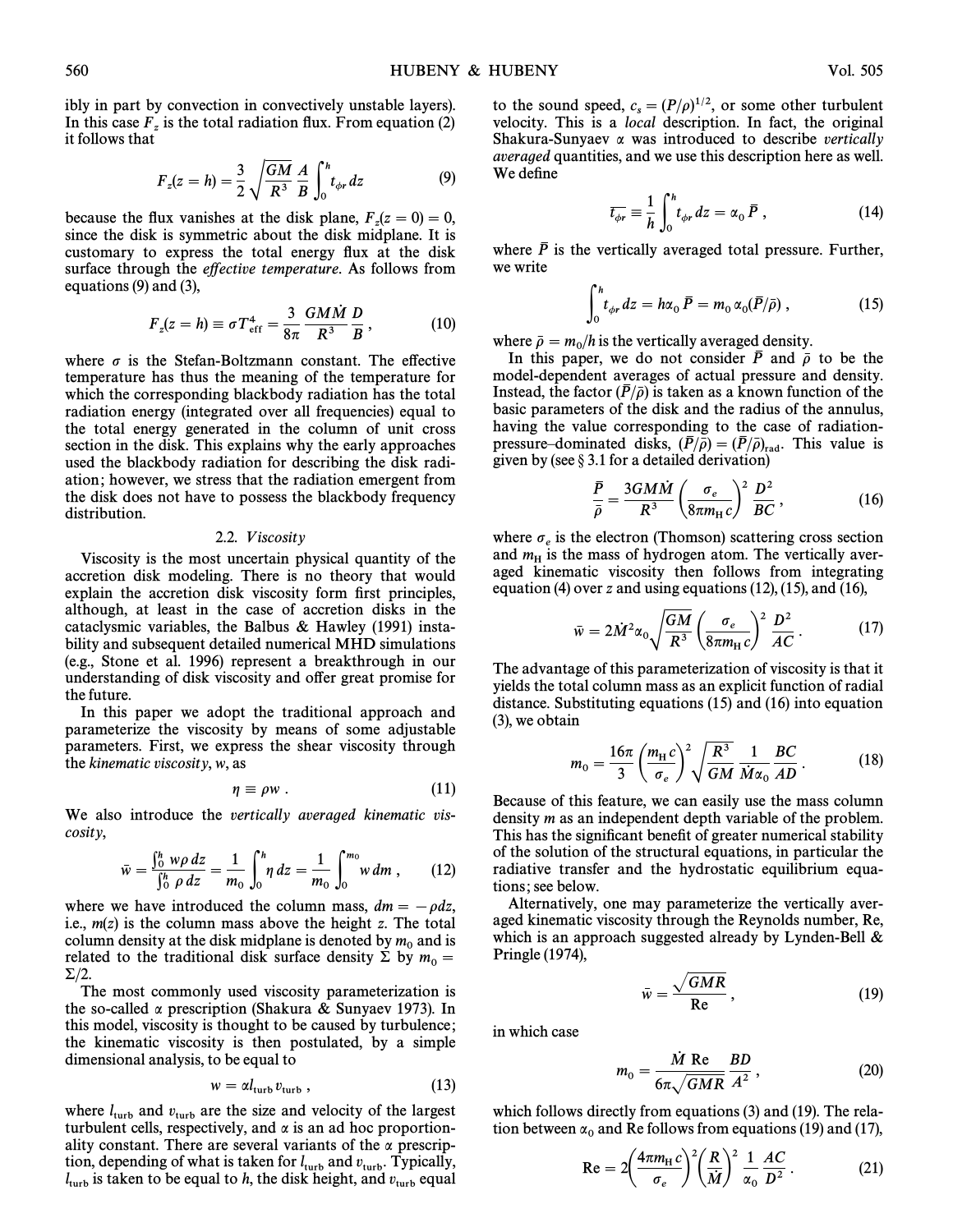The (depth dependent) viscosity w is allowed to vary as a stepwise power law of the mass column density, viz.,

$$
w(m) = w_0(m/m_0)^{50} , \quad m > m_d , \qquad (22)
$$

$$
w(m) = w_1 (m/m_0)^{\zeta_1} , \quad m < m_d , \qquad (23)
$$

where  $m_d$  is the division point. In other words, we allow for a different power-law exponent for inner and outer layers. This represents a generalization of an approach we used previously, based on a single power-law representation introduced by Kříž  $&$  Hubeny (1986). The reason for choosing a two-step power law is that with a single power law we typically obtain a density inversion in the deep layers, while the main reason for introducing the power-law representation of viscosity in the first place was to prevent the "thermal catastrophe" of the disk in the low optical depth regions where the cooling due to strong resonance lines of light metals is important (see, e.g., Shaviv & Wehrse 1986; Hubeny 1990a). On the other hand, recent numerical simulations (Stone et al. 1996) indicate that the viscosity actually increases toward the surface, giving rise to a hightemperature region (corona) on the top of a disk. Such models were considered, for instance, by Sincell & Krolik (1997). We plan to study such nonstandard models in future papers of this series; in this paper we will consider models where the viscosity decreases in the outer layers.

We thus have four independent parameters: exponents  $\zeta_0$ and  $\zeta_1$ , the division point  $m_d$ , and the fraction f of energy<br>discipated in deep layers  $m > m$ . The coefficients we and dissipated in deep layers,  $m > m_d$ . The coefficients  $w_0$  and  $w_1$  are derived from the condition on the vertically averaged dissipated in deep layers,  $m > m_d$ . The coefficients  $w_0$  and  $w_1$  are derived from the condition on the vertically averaged viscosity,  $\int_0^{m_0} w(m)dm/m_0 = \bar{w}$ , and  $\int_{m_d}^{m_0} w(m)dm/m_0 = f\bar{w}$ . We obtain obtain

$$
w_0 = \frac{f\bar{w}(\zeta_0 + 1)}{1 - (m_d/m_0)^{\zeta_0 + 1}},
$$
 (24)

$$
w_1 = \frac{(1 - f)\bar{w}(\zeta_1 + 1)}{(m_d/m_0)^{\zeta_1 + 1}}.
$$
 (25)

Generally,  $w(m)$  does not have to be continuous at the division point  $m_d$ . If we require the continuity, then f and  $m_d$  are no longer two independent parameters; instead, they are related through

$$
\frac{m_d}{m_0} = \left(1 + \frac{\zeta_0 + 1}{\zeta_1 + 1} \frac{f}{1 - f}\right)^{-1/(\zeta_0 + 1)}.
$$
 (26)

Typically, the deep-layer power-law exponent  $\zeta_0$  is set to 0 (constant viscosity), while the "surface" power-law exponent  $\zeta_1$  is usually set to a value larger than zero.

In § 3.3, we will compare this treatment to a purely local  $\alpha$ parameterization of viscosity.

### 2.3. Equations for the Vertical Structure

Because of the assumption of thin disk, we may reduce a general two-dimensional problem of computing disk structure to a set of one-dimensional problems. The disk is divided into a set of axially symmetric concentric annuli; each annulus behaves as a one-dimensional radiating slab. The vertical structure of a single annulus is computed by solving simultaneously the hydrostatic equilibrium equation, the energy balance equation, the radiative transfer equation, and, since we do not generally assume LTE, the set of statistical equilibrium equations. Below, we specify these equations in detail. Since the state parameters now

depend only on the vertical distance z, we replace partial derivatives in equations  $(1)$  and  $(2)$  by ordinary derivatives. Moreover, we take the column density  $m$  as the basic depth variable, as it is customary in modeling stellar atmospheres and nonrelativistic accretion disks. Furthermore, we write down the terms corresponding to radiation (i.e., radiation pressure and radiation Ñux) explicitly, to stress that we treat the radiation essentially exactly, without any simplifying assumptions about radiative transfer. Since the radiation terms in the structural equations are written with the radiative transfer equation, we start with it.

### 2.3.1. Radiative Transfer Equation

The radiative transfer equation is written in the standard way (e.g., Mihalas 1978), viz.,

$$
\mu \frac{dI_v(\mu)}{d\tau_v} = I_v - S_v
$$
, or  $\mu \frac{dI_v(\mu)}{dm} = -\frac{1}{\rho} (\chi_v I_v - \eta_v)$ , (27)

where  $I_{\nu}(\mu)$  is the specific intensity of radiation at frequency where  $I_{\nu}(u)$  is the specific intensity of radiation at nequency  $\nu$ ,  $\mu$  being the cosine of the angle between direction of propagation and the normal to the disk midplane. The monochromatic optical depth is defined through  $d\tau_y \equiv -\chi_y dz =$ Example 1 and the source function by  $S_v \equiv \eta_v / \chi_v$ . Here,  $\chi_v$  is<br>the total absorption coefficient  $\chi = \kappa \chi_v$  is less then when the total absorption coefficient,  $\chi_v = \kappa_v + \sigma_v$ ,  $\sigma_v$  being the like total asserption coefficient,  $\chi_v = \kappa_v + \delta_v$ ,  $\delta_v$  coing the scattering coefficient. We assume that the only scattering process is the electron (Thomson) scattering,  $\sigma_y = \sigma_e$ ,  $\sigma$ being the Thomson cross section. Finally,  $\eta_v$  is the emission generality,  $\eta_v$  is the emission coefficient, given by  $\eta_y = \eta_y^{\text{th}} + \sigma_y J_y$ , where  $\eta_y^{\text{th}}$  is the coefficient, given by  $\eta_y = \eta_y^{\text{th}} + \sigma_y J_y$ , where  $\eta_y^{\text{th}}$  is the coefficient. cient of thermal emission. We assume the symmetry condition at the disk midplane,  $I_{\nu}(\mu) = I_{\nu}(-\mu)$ . The upper boundary condition is  $I_y(\mu) = I_y$ ,  $\mu < 0$ , where I<sup>-</sup> is a pre-<br>scribed incident radiation. In the present paper we assume scribed incident radiation. In the present paper we assume, for simplicity, the case of no external irradiation,  $I^{\dagger} = 0$ . We will return to the problem of nonzero external irradiation in a future paper of this series.

The first two moment equations of the transfer equation read

$$
\frac{dH_{\nu}}{dm} = -\frac{1}{\rho} \left( \kappa_{\nu} J_{\nu} - \eta_{\nu} \right), \qquad (28)
$$

$$
\frac{dK_{\nu}}{dm} = -\frac{\chi_{\nu}}{\rho} H_{\nu} , \qquad (29)
$$

where the moments of the specific intensity are defined by  
\n
$$
[J_{\nu}, H_{\nu}, K_{\nu}] = \frac{1}{2} \int_{-1}^{1} [1, \mu, \mu^2] J_{\nu}(\mu) d\mu.
$$
 (30)

We stress that in equation  $(28)$  the scattering terms cancel, so that the equation contains the true absorption coefficient  $\kappa_v$ , instead of the total absorption coefficient  $\chi_v$ . The radi-<br>ation flux is given by ation flux is given by

$$
F_{\rm rad} = 4\pi \int_0^\infty H_v \, dv \tag{31}
$$

To solve the radiative transfer equation, we employ the variable Eddington factors technique (Auer & Mihalas 1970), which consists in introducing the Eddington factor  $f_{\nu}^K = K_{\nu}/J_{\nu}$  and writing the transfer equation (27) as

$$
\frac{d^2(f_v^k J_v)}{d\tau_v^2} = J_v - S_v \,. \tag{32}
$$

This equation involves only the mean intensity of radiation,  $J_{\nu}$ , which is a function of only frequency and depth and not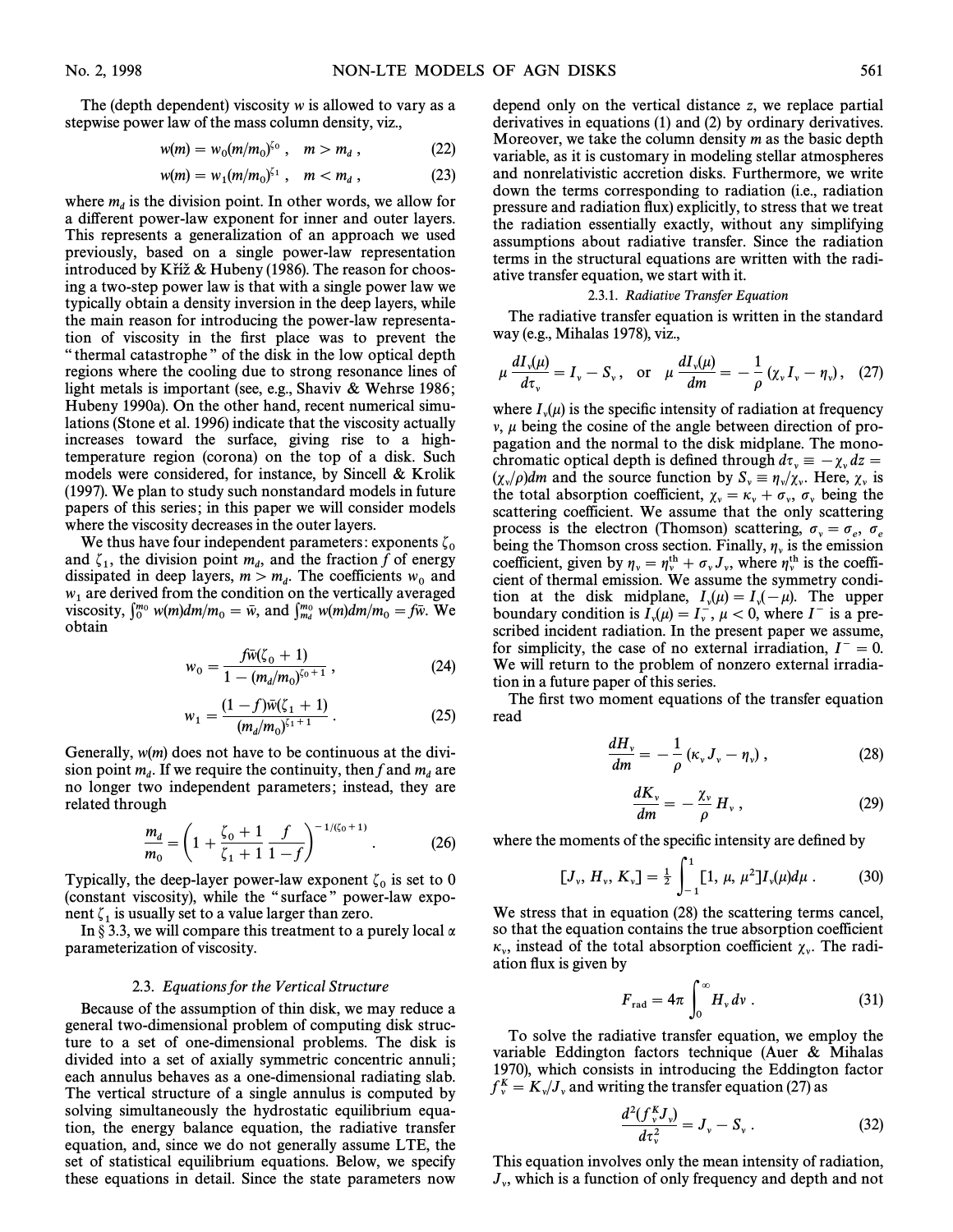the specific intensity that in addition is a function of angle  $\mu$ . Such an approach is extremely advantageous in methods that solve the global system of structural equations iteratively. The Eddington factor is determined by a set of frequency-by-frequency formal solutions of the transfer equation and is held fixed at a subsequent iteration step of the global scheme.

#### 2.3.2. Hydrostatic Equilibrium

The hydrostatic equilibrium equation reads, neglecting self-gravity of the disk and assuming that the radial distance from the black hole,  $R$ , is much larger than the vertical distance from the central plane, z,

$$
\frac{dP}{dm} = g(z) \,,\tag{33}
$$

where the depth-dependent vertical gravity acceleration is given by

$$
g(z) = \frac{GM}{R^3} \frac{C}{B} z \ . \tag{34}
$$

The total pressure is given as a sum of the gas pressure and the radiation pressure,

$$
P = P_{\text{gas}} + P_{\text{rad}} = NkT + \frac{4\pi}{c} \int_0^\infty K_v \, dv \,, \tag{35}
$$

where  $N$  is the total particle number density,  $T$  is the temperature, and  $k$  is the Boltzmann constant. The upper boundary condition is taken from Hubeny (1990a, eqs.  $[4.19]$ <sup>[4.20]</sup>).

# 2.3.3. Energy Balance

Substituting equations (4) and  $(11)$  into equation  $(2)$  and

using equations (31) and (28), we obtain  
\n
$$
\frac{9}{4} \frac{GM}{R^3} \left(\frac{A}{B}\right)^2 \rho w = 4\pi \int_0^\infty (\eta_v - \kappa_v J_v) dv .
$$
\n(36)

The energy balance equation may be cast to different form if we do not express the radiation flux through the moment equation of the transfer equation, namely,<br> $\frac{dF_{\text{rad}}}{dt} = -\frac{9}{2} \frac{GM}{d} \left(\frac{A}{d}\right)^2 w$ 

$$
\frac{dF_{\text{rad}}}{dm} = -\frac{9}{4} \frac{GM}{R^3} \left(\frac{A}{B}\right)^2 w(m) \,. \tag{37}
$$

Since the radiation flux at the midplane,  $m = m_0$ , is zero, equation (37) may be integrated to yield

equation (37) may be integrated to yield  
\n
$$
F_{\text{rad}}(m) = \frac{9}{4} \frac{GM}{R^3} \left(\frac{A}{B}\right)^2 \int_m^{m_0} w(m') dm' . \tag{38}
$$

Using equations  $(12)$ – $(20)$  and the definition of effective temperature, equation (10), we obtain finally

$$
F_{\rm rad}(m) = \sigma T_{\rm eff}^4 [1 - \theta(m)] \;, \tag{39}
$$

where the auxiliary function  $\theta$  is defined by<br>  $\theta(m) = \frac{1}{m} \int_{-\infty}^{m} w(m') dm'$ 

$$
\theta(m) = \frac{1}{\bar{w}m_0} \int_0^m w(m')dm' \ . \tag{40}
$$

For any depth dependence of viscosity,  $\theta$  is a monotonically increasing function of m, between  $\theta(0) = 0$  and  $\theta(m_0) = 1$ .<br>For a depth-independent viscosity  $\theta(m) = m/m$  and for For a depth-independent viscosity,  $\theta(m) = m/m_0$ , and for the adopted stanying power law defined by equations the adopted stepwise power law defined by equations  $(22)$ – $(26)$ ,  $\theta(m)$  is given by

$$
\theta(m) = (1 - f)(m/m_d)^{\zeta_1 + 1} , \quad m \le m_d , \qquad (41)
$$

$$
\theta(m) = (1 - f) + f \frac{(m/m_0)^{\zeta_0 + 1} - (m_d/m_0)^{\zeta_0 + 1}}{1 - (m_d/m_0)^{\zeta_0 + 1}}, \quad m \ge m_d.
$$
\n(42)

## 2.3.4. The z-m Relation

Since the hydrostatic equilibrium equation  $(33)$  contains the vertical distance z explicitly, we have to supply the relation between  $z$  and  $m$ , which reads simply

$$
\frac{dz}{dm} = -\frac{1}{\rho} \,. \tag{43}
$$

2.3.5. Absorption and Emission Coefficient

The absorption coefficient is given by

$$
\chi_{v} = \sum_{i} \sum_{j>i} [n_{i} - (g_{i}/g_{j})n_{j}] \sigma_{ij}(v)
$$
  
+ 
$$
\sum_{i} (n_{i} - n_{i}^{*} e^{-hv/kT}) \sigma_{ik}(v)
$$
  
+ 
$$
\sum_{\kappa} n_{e} n_{\kappa} \sigma_{\kappa\kappa}(v, T)(1 - e^{-hv/kT}) + n_{e} \sigma_{e} , \quad (44)
$$

where  $n_i$  is the number density (population) of an energy  $\frac{1}{i}$  (we number all levels consecutively, without notational distinction of the parent atom and ion),  $n_i^*$  is the corresponding LTE population,  $g_i$  is the statistical weight, corresponding  $E1E$  population,  $y_i$  is the statistical weight, and  $\sigma(v)$  is the appropriate cross section. The four terms represent, respectively, the contributions of bound-bound transitions (i.e., spectral lines), bound-free transitions (continua), free-free absorption (inverse brehmstrahlung), and electron scattering. Subscript  $\kappa$  denotes the " continuum," and  $n_k$  the ion number density. The negative contributions in the first three terms represent the stimulated emission. There is no stimulated emission correction for the scattering term, since this contribution cancels with ordinary absorption for coherent scattering (for an illuminating discussion, see Shu 1991).

Analogously, the thermal emission coefficient is given by  
\n
$$
\eta_v^{\text{th}} = (2hv^3/c^2) \left[ \sum_i \sum_{j>i} n_j (g_i/g_j) \sigma_{ij}(v) + \sum_i n_i^* \sigma_{ik}(v) e^{-hv/kT} + \sum_{\kappa} n_e n_{\kappa} \sigma_{\kappa\kappa}(v, T) e^{-hv/kT} \right].
$$
\n(45)

The three terms again describe the bound-bound, boundfree, and free-free emission processes, respectively. These equations should be complemented by expressions for the relevant cross sections, definition of LTE populations, and other necessary expressions.

We did not yet implement the Compton scattering in our codes, but the work on this problem is under way and will be reported in a future paper. Nevertheless, Compton scattering is not important for the models considered in this paper, as we shall verify in  $\S 3.1$ .

## 2.3.6. Statistical Equilibrium Equation

It is well known that the LTE approximation breaks down in low-density, radiation-dominated media (see, e.g., Mihalas 1978), which are precisely the conditions prevailing in the AGN disks. Therefore, we have to adopt a more general treatment, traditionally called non-LTE (NLTE), where the populations of some selected energy levels of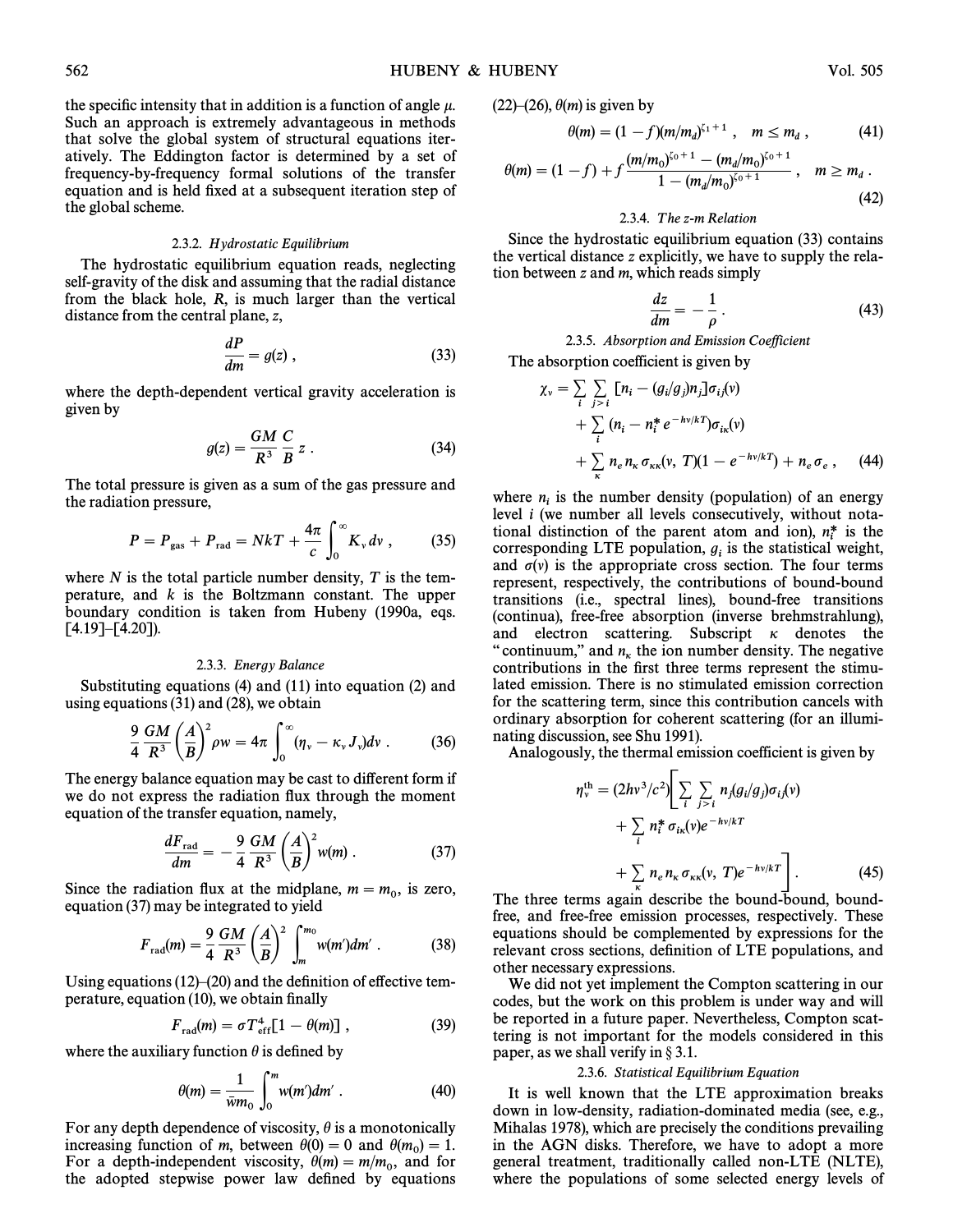some selected atoms/ions are allowed to depart from the Boltzmann-Saha distribution. These populations are determined through the equations of statistical equilibrium (e.g., Mihalas 1978), viz.,

$$
n_i \sum_{j \neq i} (R_{ij} + C_{ij}) = \sum_{j \neq i} n_j (R_{ji} + C_{ji}), \qquad (46)
$$

where  $R_{ij}$  and  $C_{ij}$  are the radiative and collisional rates, respectively, for the transition from level  $i$  to level  $j$ . The left-hand side of equation (46) represents the total number of transitions out of level i, while the right-hand side represents the total number of transitions into level i from all other levels. An essential numerical complication inherent to this approach is that the radiative rates are given as

integrals over the radiation intensity, i.e., schematically  
\n
$$
R_{ij} = \int_0^\infty (hv/4\pi)\sigma_{ij}(v)J_v dv . \qquad (47)
$$

#### 2.4. Numerical Method

The overall system of equations  $(32)$ ,  $(33)$ ,  $(36)$ ,  $(43)$ , and (46), together with auxiliary equations  $(34)$ ,  $(19)$ – $(26)$ , and the definition expressions for the absorption and emission coefficients, equations  $(44)$  and  $(45)$ , form a highly coupled, nonlinear set of integrodifferential equations. Fortunately, these equations are very similar to the equations describing classical NLTE stellar atmospheres (see, e.g., Hubeny 1990a, 1990b), where the modeling techniques are highly advanced. We may therefore employ to great advantage numerical methods and computer programs designed originally for stellar atmospheres.

We use here the computer program TLUSDISK, which is a derivative of the stellar atmosphere program TLUSTY (Hubeny 1988). The program is based on the hybrid complete-linearization/accelerated lambda iteration (CL/ ALI) method (Hubeny  $&$  Lanz 1995). The method resembles the traditional complete linearization; however, the radiation intensity in most (but not necessarily all) frequencies is not linearized, instead it is treated via the ALI scheme (for a review of the ALI method, see, e.g., Hubeny 1992). An NLTE model of a vertical structure of one annulus of a disk is generally computed in several steps. First, an LTE-gray model is constructed, as described in Hubeny (1990a). This serves as the starting solution for the subsequent step, an LTE model, computed by TLUSDISK. This in turn is used as the starting solution for the next step, an NLTE model.

In the NLTE step, we first calculate the so-called NLTE/C model (i.e., NLTE with continua only), assuming that all bound-bound transitions are in detailed radiative balance. In the last step, we consider all lines—we denote this model as NLTE/L. The lines influence the disk structure both directly (through their contribution to the total heating/cooling rate and to the total radiation pressure), as well as indirectly (through their influence on atomic level population via equations of statistical equilibrium). Therefore, they influence the heating/cooling rates and the radiation pressure in the continuum processes as well. However, one should be aware that considering lines is not, strictly speaking, consistent with the one-dimensional approach adopted here. The assumption of horizontally homogeneous rings implies that the Keplerian velocity is assumed constant within the ring. This is a good approximation for continua, but may be inaccurate for the radiation transfer in

spectral lines because a difference of projected Keplerian velocity as small as the thermal velocity already shifts the line photon out of the Doppler core. The photon escape probability from a disk ring may therefore be quite di†erent compared to the escape probability from a plane-parallel, static atmosphere. For a proper treatment of this problem we would have to abandon a one-dimensional model and construct a fully two-dimensional model. However, at present we intend to explore a magnitude of various phenomena and their effect on the disk structure; we feel that for such an exploratory model study the one-dimensional treatment as described above is satisfactory.

### 3. SENSITIVITY ANALYSIS

As a representative case, we take a disk around a Kerr supermassive black hole with  $M = 2 \times 10^9$  M<sub>o</sub> with the maximum stable rotation (the specific angular momentum  $a/M = 0.998$ . The mass flux is taken to be  $\dot{M} = 1 M_{\odot} \, yr^{-1}$ . We have calculated a number of vertical structure models at  $W = \frac{1}{2} M_{\odot}^{0}$ various radii; we present here three representative models for  $r = 2$ , 11, and 20. The corresponding effective temperature is (roughly) 80,000 K, 27,000 K, and 18,000 K, respectively; the models thus cover a representative range of effective temperatures of the AGN disk annuli.

For simplicity, we consider disks composed of hydrogen and helium only. This allows us to study various effects without spending too much computer time, while taking into account all the essential physics. The effects of heavy elements on disk models will be considered in the subsequent paper. Here, we intend to investigate two questions, namely,  $(1)$  the effect of degree of sophistication in the disk modeling (LTE vs. NLTE; effects of lines), and  $(2)$  the sensitivity of computed model structure on the individual viscosity parameters.

Hydrogen is represented essentially exactly: The first eight levels are treated separately, while the upper levels are merged into the averaged non-LTE level accounting for level dissolution as described by Hubeny, Hummer,  $\&$  Lanz (1994). Neutral helium is represented by a 14 level model atom, which incorporates all singlet and triplet levels up to  $n = 8$ . The five lowest levels are included individually; singlet and triplet levels are grouped separately from  $n = 3$ to  $n = 5$ , and we have formed three superlevels for  $n = 6, 7$ , and 8. The first 14 levels of  $He<sup>+</sup>$  are explicitly treated. We assume a solar helium abundance,  $N(\text{He})/N(\text{H})=0.1$ .

In the NLTE/L models, all the lines are treated explicitly, assuming Doppler profiles with turbulent velocity ranging from the thermal velocity up to the vertically averaged sound speed,

$$
v_{\rm turb} = \sqrt{\bar{P}/\bar{\rho}} \; , \tag{48}
$$

where  $(\bar{P}/\bar{\rho})$  is given by equation (16). For the three annuli at  $r = 2$ , 11, and 20, of the disk specified above, the sound speed has values of 3880, 770, and 375 km  $s^{-1}$ , respectively. Although considering different values of  $v_{\text{turb}}$  has a significant effect on computed rest frame line profiles, we found a negligible effect on the resulting disk structure.

### 3.1. Non-LTE Effects

Figure 1 shows the temperature as a function of depth for the three annuli. The depth is expressed as column mass in grams per centimeter. We see several interesting features. First, for the hot model at  $r = 2$  ( $T_{\text{eff}} = 80,000$  K), the NI TE temperature structure differs appreciably from the NLTE temperature structure differs appreciably from the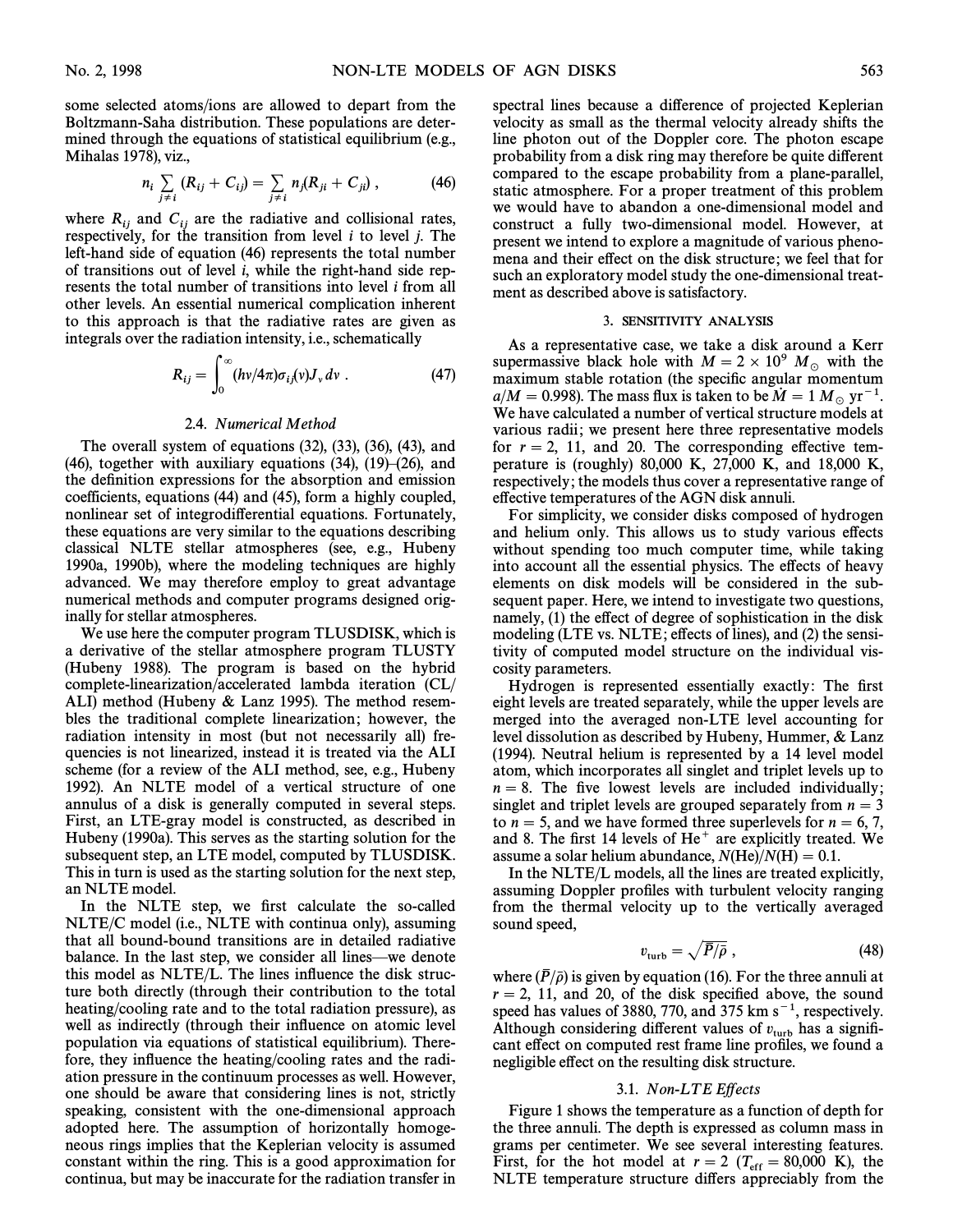

FIG. 1.—Temperature as a function of depth for three annuli at  $r = 2$  (upper panel),  $r = 11$  (middle panel), and  $r = 20$  (lower panel) for a disk model with the mass of the black hole,  $M = 2 \times 10^9$   $M_{\odot}$ , the mass acc mass of the black hole,  $M = 2 \times 10^9 M_{\odot}$ , the mass accretion rate  $\dot{M} = 1 M_{\odot}$  yr<sup>-1</sup>, and the maximum stable rotation,  $a/M = 0.998$ . The viscosity parameters<br>are taken  $\alpha_0 = 0.1$ ,  $\zeta_0 = 1$ ,  $\zeta_1 = \frac{2}{3}$ , and only) model, and the dotted line is the LTE model.

LTE structure, even at the midplane. The cooler models exhibit different temperature at the upper layers, i.e., for log  $m \leq 1.5$ , while the temperature structure is unchanged by NLTE effects in the deep layers. This is explained by the fact that the effective optical thickness

$$
\tau_{\rm eff} \approx \sqrt{\tau_{\rm tot} \tau_{\rm abs}}
$$

(where  $\tau_{\text{tot}}$  is the total optical depth corresponding to  $\chi$ , i.e., including electron scattering, while  $\tau_{\text{abs}}$  is the optical depth corresponding to the true absorption,  $\kappa$ ) becomes comparable to or smaller than 1 for hot models. In other words, a photon created at the midplane has a nonzero probability that it will undergo a series of consecutive scatterings without being destroyed by a thermal process until it escapes from the disk surface. Consequently, even the deep layers of the disk now effectively "feel" the presence of the boundary, which gives rise to NLTE effects even close to the midplane.

Second, as expected, differences between NLTE/C and NLTE/L models are negligible in the deep layers, while they are important in the upper layers—the lines heat up the upper disk atmosphere (for  $\log m \lesssim 0.5$ ) by some 10,000 K for the hot model, by 4000 K for the intermediate  $(r = 11)$ model, and by only 1000 K for the "cool" model. The effect is exactly analogous to the temperature rise predicted in hot stellar atmospheres (Mihalas 1978), which is explained as an indirect effect of Lyman and Balmer lines on the heating in the Lyman and Balmer continuum. The explanation is as follows: roughly speaking, the temperature structure is determined by the balance between the radiative heating,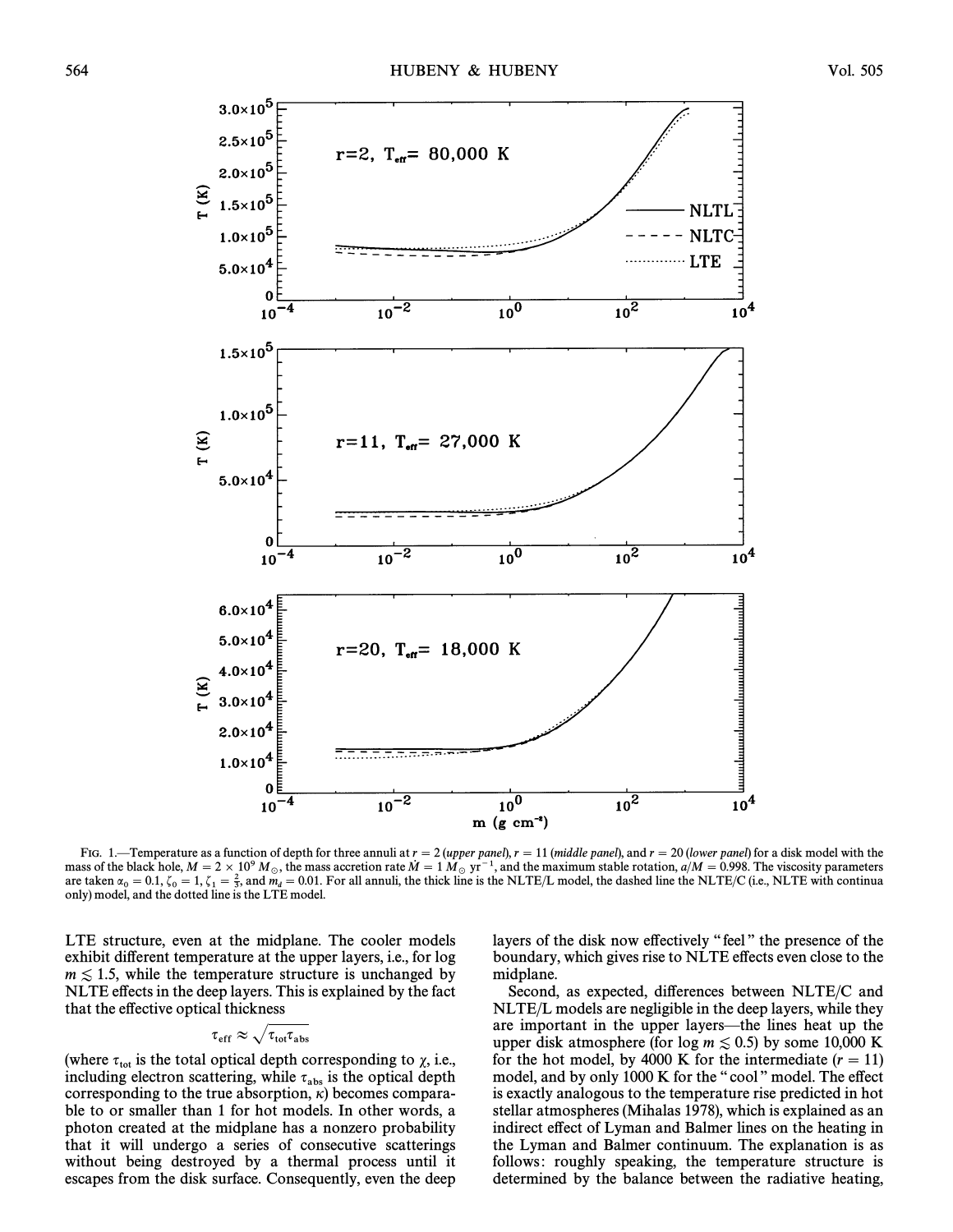which is mostly provided by the Lyman (for hotter models) and the Balmer (for cooler models) continuum and the radiation cooling in the free-free transitions in the optical and infrared region. Radiative transfer in the Lyman (Balmer) lines explicitly gives rise to an overpopulation of the hydrogen  $n = 1$  ( $n = 2$ ) states, which leads to an increase of the efficiency of the Lyman (Balmer) continua that in turn leads to an additional heating at the surface. There is a competition between this heating and the traditional surface cooling caused by the lines, but in the present case the indirect effect dominates.

In Figure 2, we plot the density structure for the same models as displayed in Figure 1. For the hot model, density is almost unaffected by NLTE effects. This is easy to understand, since in this case the radiation pressure is completely dominant and the disk structure is given by the following simple analytic formulae. The hydrostatic equilibrium equation (33) reduces to

$$
\frac{dP_{\text{rad}}}{dm} = Qz \tag{49}
$$

where we have denoted  $Q = (GM/R^3)(C/B)$ . Using equation  $(35)$  and the first moment of the transfer equation (eq. [29]),

we may express the gradient of the radiation pressure as  
\n
$$
\frac{dP_{\text{rad}}}{dm} = \frac{4\pi}{c} \int_0^\infty \frac{dK_v}{dm} dv = \frac{4\pi}{c} \int_0^\infty \frac{\chi_v}{\rho} H_v dv = \frac{4\pi}{c} \chi_H H,
$$
\n(50)

where 
$$
\chi_{\text{H}}
$$
 is the flux-mean opacity, defined by  

$$
\chi_{\text{H}} = \int_0^\infty (\chi_v/\rho) H_v \, dv/H , \qquad (51)
$$

and  $H$  is the total (frequency integrated) Eddington flux,  $H = \int_0^\infty H_y dv = 4\pi F_{\text{rad}}$ . The flux-mean opacity is particularly simple in the case when the electron scattering is the dominant source of opacity. In this case  $\chi_H = n_e \sigma_e / \rho$ . For a medium where hydrogen is fully jonized and helium is parexample to the extract of  $\epsilon$  of  $\epsilon$ . If this case  $\chi_H - h_e \epsilon_e / \epsilon$ . It is a medium where hydrogen is fully ionized and helium is partially doubly ionized, the flux-mean opacity is given by  $\chi_{\text{H}} = (\sigma_e/m_{\text{H}})(1 + \alpha Y)/(1 + 4Y) \approx 0.4(1 + \alpha Y)/(1 + 4Y)$ ,<br>where Y is the helium abundance  $Y = N(\text{He})/N(\text{H})$ . where Y is the helium abundance,  $Y = N(\text{He})/N(\text{H})$ , and



FIG. 2.—Mass density (in g cm<sup>-3</sup>) for the model annulus at  $r = 2$  (upper curves) and  $r = 20$  (lower curves) for the same models as displayed in Fig. 1. We did not show the  $r = 11$  model because its behavior is quite analogous to that of the  $r = 20$  model.

Using equation  $(39)$ , we obtain

$$
\frac{\sigma \chi_{\rm H}}{c} T_{\rm eff}^4 [1 - \theta(m)] = Qz \ . \tag{52}
$$

We know that at the disk surface,  $m = 0$ ,  $\theta(m) = 0$ , and therefore the total disk height  $h$  is given by

$$
h = \frac{\sigma T_{\rm eff}^4}{Q} \frac{\chi_{\rm H}}{c} = \frac{3M\chi_{\rm H}}{8\pi c} \frac{D}{C} \,. \tag{53}
$$

The hydrostatic equilibrium equation thus reduces to

$$
\frac{z}{h} = 1 - \theta(m) \tag{54}
$$

This equation enables us to estimate the density, since from equation (43) we know that  $1/\rho = -dz/dm$ , so that from equation (54) we obtain  $1/\rho = h(d\theta/dm)$ . However, from the definition of  $\theta$  (eq. [40]) we have  $d\theta/dm = w(m)/(\bar{w}m_0)$ , so that we finally obtain that we finally obtain

$$
\rho(m) = \frac{m_0}{h} \frac{\bar{w}}{w(m)}.
$$
\n(55)

This equation shows that the density structure for the case of dominant radiation pressure is solely determined by the dependence of viscosity on depth. For a depth-independent viscosity, density is constant and is given by  $\rho = m_0/h$ , i.e., the total column mass divided by the disk height. the total column mass divided by the disk height.

Before proceeding further, we derive the term  $(\bar{P}/\bar{\rho})$  for the case of radiation-pressure-dominated disks. Assuming a depth-independent viscosity, the density is also constant,  $\rho = \overline{\rho}$ . The hydrostatic equilibrium equation thus reads  $dP/dz = -Q\bar{\rho}z$ , which has solution  $P(z) = Q\bar{\rho}(h^2 - z^2)/2$ , and consequently  $\bar{P} = Q\bar{\rho}h^2/3$ . Substituting for h from equation  $(53)$ , we finally obtain

$$
\frac{\overline{P}}{\overline{\rho}} = \frac{3GM\dot{M}}{R^3} \left(\frac{\chi_{\text{H}}}{8\pi m_{\text{H}}c}\right)^2 \frac{D^2}{BC} \,. \tag{56}
$$

Substituting the pure hydrogen form of  $\chi_H$ ,  $\chi_H = \sigma_e/m_H$  into equation (56), we obtain equation (16) used in the definition  $H$ ,  $AH - Ve$ <br>d in the d of  $\alpha_0$ .

 $\frac{x_0}{x_0}$ .<br>It should be stressed that equations (49)–(55) apply if the gradient of the radiation pressure dominates over the gradient of the gas pressure,  $dP_{rad}/dm \geq dP_{gas}/dm$ ; it is not sufficient that  $P_{rad} \ge P_{gas}$ . It is clear that even in the case where the radiation pressure dominates everywhere in the atmosphere, the radiation-pressure gradient becomes very small in the upper layers where the optical depth is smaller than unity because the radiation field is already formed and does not change when going outward. The gas-pressure gradient then takes over in these layers, and consequently density starts to decrease exponentially with height. For a comprehensive discussion, see Hubeny (1990a).

In any case, equation  $(55)$  shows that in the inner layers of the radiation-pressure-dominated disks, density structure does depend only on viscosity, and is therefore insensitive to NLTE effects. This is indeed demonstrated in Figure 2. The above considerations also explain that for the radiationpressure–dominated disks the disk height depends only on the radial distance R, through the relativistic correction  $D/C$ , and slightly through  $\chi_H$  (because of variations in the ionization of helium). The  $z-m$  relation is given through the depth dependence of viscosity and is thus insensitive to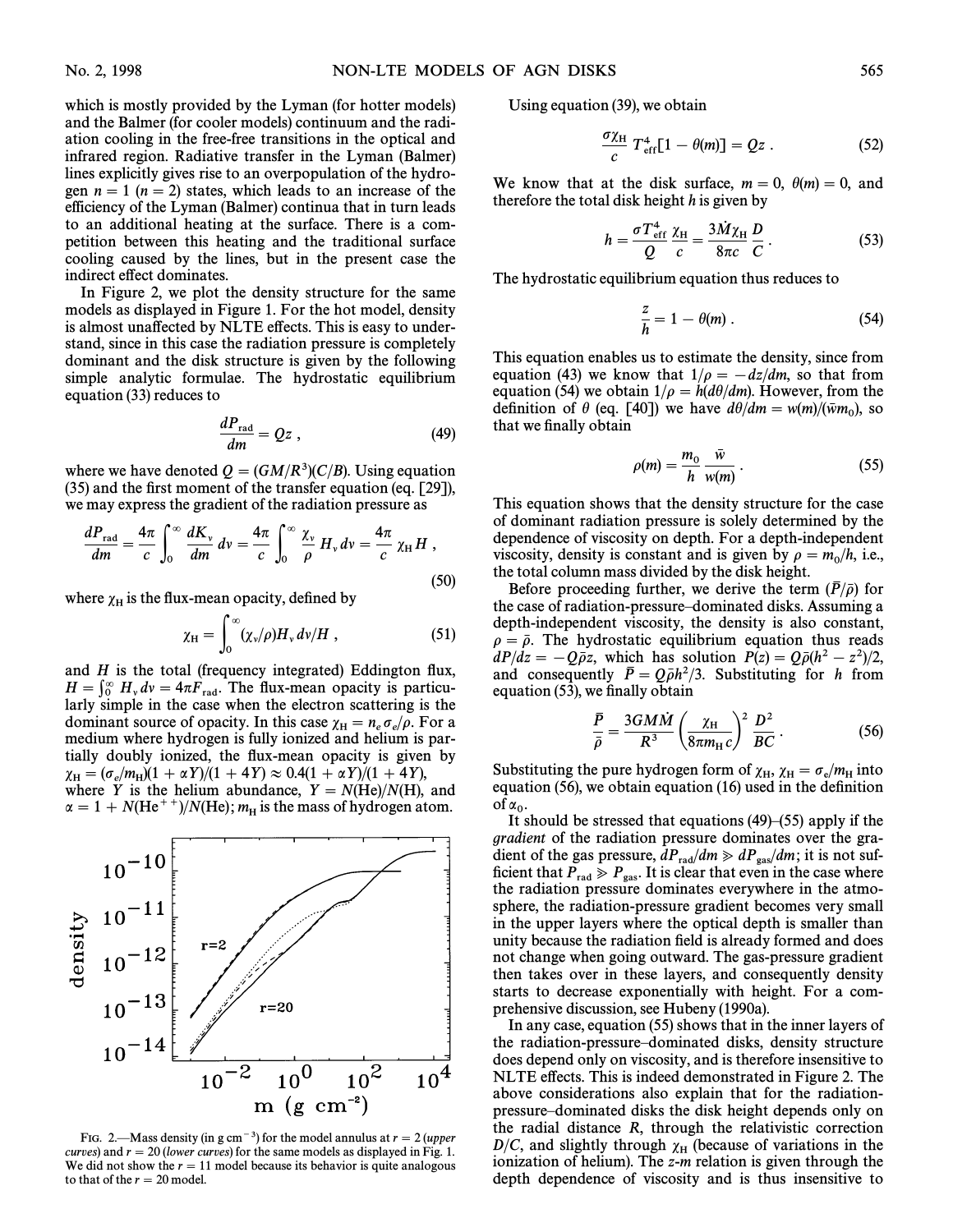

FIG. 3.—Vertical distance from the disk plane as a function of column mass for the model disk annulus at  $r = 2$  (lower curves),  $r = 11$  (middle curves), and  $r = 20$  (upper curves) for the same models as displayed in Fig. 1. Notice that NLTE effects upon the  $z$  vs.  $m$  relation are quite small.

local temperature, as well as to NLTE effects. This is demonstrated in Figure 3, where we plot the vertical distance z as a function of m for the same models as displayed in Figure 1.

Figure 4a displays the departure coefficient (b factor) for the ground state of hydrogen for the three annuli and for NLTE/C and NLTE/L models. Departure coefficient is defined as  $b_i = n_i/n_i^*$ . Near the midplane of the disk, the b factor is close to unity because the optical denth is large. It factor is close to unity because the optical depth is large. It starts to deviate from unity as soon as the Lyman continuum becomes effectively optically thin. The behavior of the hot model differs from the two cooler ones.

In the hot model, electron scattering dominates the opacity even in the Lyman continuum; the thermal coupling parameter,

$$
\epsilon_{\nu} = \frac{\kappa_{\nu}}{\kappa_{\nu} + \sigma_{\nu}}\,,\tag{57}
$$

is very small in the inner layers (e.g.,  $\epsilon_y \approx 2 \times 10^{-3}$  at the late very small in the liner layers (e.g.,  $e_y \approx 2 \times 10^{-4}$  at the midplane). Consequently,  $J_y$  starts to deviate from the thermal source function, which is roughly equal to the Planck function, already in deep layers (see the upper left panel of Fig. 7). One can make these considerations more quantitative by invoking a simple model of radiative transfer in the presence of scattering (see, e.g., Mihalas 1978). In a simple case of depth-independent  $B_v$  and  $\epsilon_v$ , the mean inten-<br>sity is given by sity is given by

$$
J_{\nu}(\tau_{\nu}) \approx B_{\nu}(\tau_{\nu})[1 + \sqrt{\epsilon_{\nu}} - \exp(-\sqrt{3\epsilon_{\nu}}\tau_{\nu})]/(1 + \sqrt{\epsilon_{\nu}}).
$$
\n(58)

It is clear that  $J_v \approx B_v$  for  $\tau_v \gtrsim (3\epsilon_v)^{1/2}$  (called the thermali-<br>zation denth), while for  $\tau_v \gtrsim (3\epsilon_v)^{1/2}$  the mean intensity I zation depth), while for  $\tau_v < (3\epsilon_v)^{1/2}$  the mean intensity  $J_v$  drops below  $B_v$ ; the drop is larger for smaller  $\epsilon_v$ . We note that at the surface,  $J_{\nu}(0) \approx \epsilon_{\nu}^{1/2} B_{\nu}$ .<br>The photoionization rate is pro-

The photoionization rate is proportional to an integral of  $J_{v}$ , while the recombination rate is proportional to an inte-<br>gral of  $B - As$  a result, the recombinations dominate over gral of  $B_y$ . As a result, the recombinations dominate over  $B_y$  is a power population of the hydrography ionizations, which leads to an overpopulation of the hydrogen ground state. For cooler models, the formation of



FIG. 4.  $N$ LTE departure coefficients for the hydrogen ground level (a) and the  $n = 2$  level (b) for the NLTE/C models (dotted lines) and NLTE/L models (solid lines). The lines without additional symbols correspond to the model annulus at  $r =$ , the lines with additional plus signs to the  $r = 11$ models, and with diamonds to  $r = 20$  models.

Lyman continuum is different. The electron scattering is not overwhelmingly dominant, so the thermal coupling parameter  $\epsilon$  is now smaller ( $\epsilon$  is between  $10^{-2}$  and  $10^{-1}$  in the midplane layers), and the mean intensity decouples from  $B<sub>v</sub>$  farther away from the midplane. The Planck function at the frequencies of the Lyman continuum decreases very quickly with decreasing temperature because the Lyman continuum frequencies are in the Wien tail of the Planck function,  $B_v(T) \propto \exp(-hv/kT)$ . This decrease in the local value of  $B_v$  $B_{\nu}(T) \propto \exp(-h\nu/kT)$ . This decrease in the local value of  $B_{\nu}$  is now faster than the decrease of  $J_{\nu}$ , which, when going  $\mu$  and  $\mu$  and  $\mu$  and  $\mu$  are and more decoupled from the local temperature. We thus obtain  $J_v > B_v$  throughout most of the perature. We thus obtain  $J_v > B_v$  throughout most of the atmosphere; consequently the ionizations dominate over recombinations in the Lyman continuum, and hence the hydrogen ground state becomes underpopulated.

Once the Lyman continuum becomes transparent (which happens around log  $m \approx 0$  for all models),  $b_1$  does not change much for NLTE/C models. For NLTE/L models, however,  $b_1$  starts to increase outward above log  $m \approx 0$ , which is caused by radiative transfer in Lya and other Lyman lines. This is a standard NLTE effect: strong resonance lines cause the lower level to be overpopulated, while the upper level becomes underpopulated with respect to LTE (e.g., Mihalas 1978). This is illustrated in Figure  $4b$ , which displays the b factor for the  $n = 2$  state of hydrogen.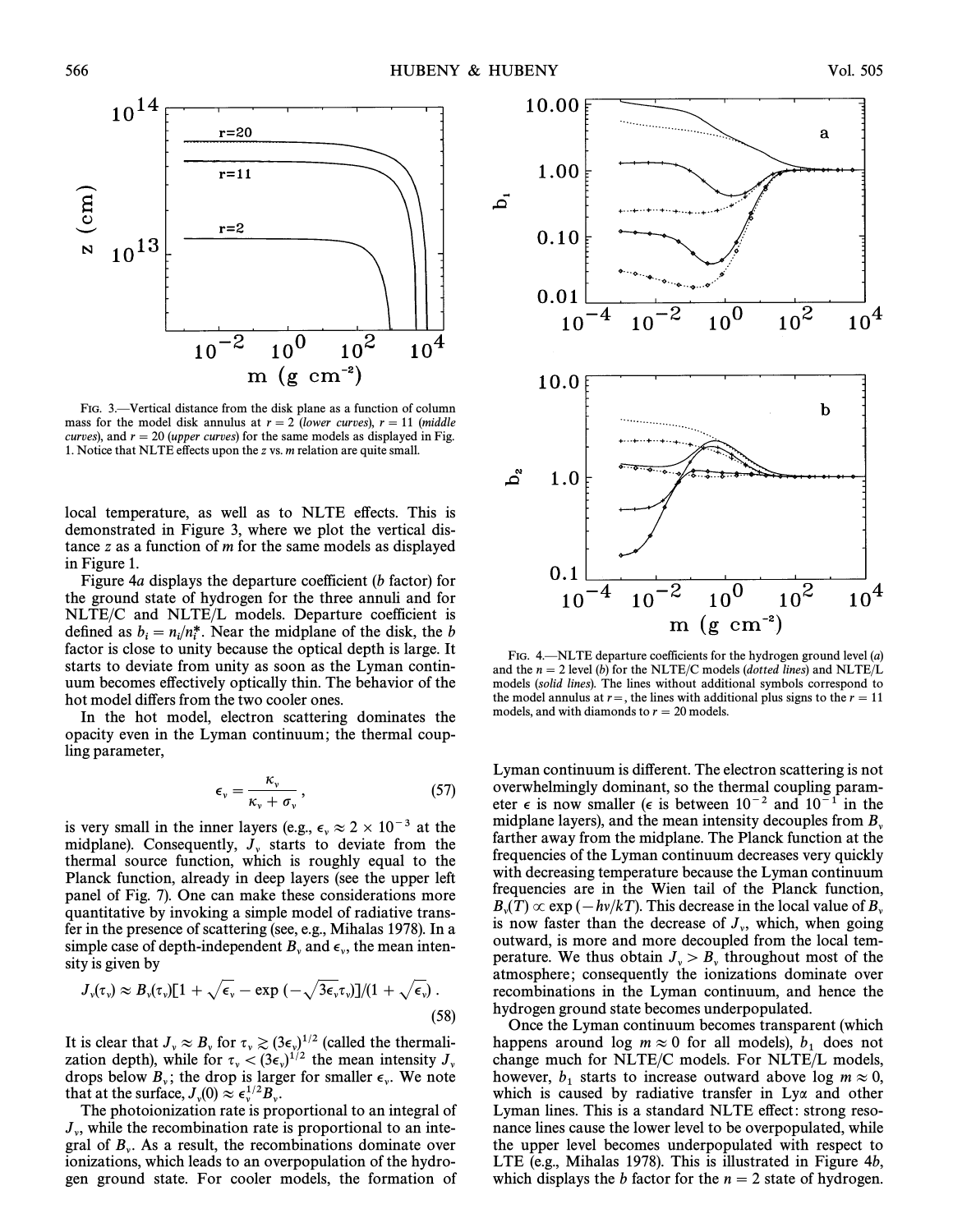Detailed explanation of the behavior of  $b_2$  is quite analogous to that of  $b_1$  discussed above.

The most interesting quantity predicted by the models is the emergent radiation—see Figures 5 and 6. Figure 5 compares the emergent flux in the Lyman limit region for the three models, LTE, NLTE/C, and NLTE/L. Only hydrogen and helium lines are taken into account. In the NLTE/C model, the line source functions are computed by use of NLTE level populations, which in turn were calculated by TLUSDISK by considering the lines to be in detailed radiative balance. Consequently, the predicted line profiles are inconsistent, and we show them only for demonstration purposes. The spectra were computed by use of program SYNSPEC (Hubeny, Lanz, & Jeffery 1994), which calculates synthetic spectra for model atmospheres or disks previously computed by TLUSTY or TLUSDISK. We assume the turbulent velocity  $v_{\text{turb}} = 3880, 770,$  and 375 km s<sup>-1</sup>, for the annuli at  $r = 2$ , 11, and 20, respectively. For a clearer display, the final spectra are convolved with a Gaussian with FWHM  $= 10$  Å. We stress that the spectra are computed in the rest frame of the annulus; to obtain spectrum received by a distant observer one would have to take into account Doppler velocities and general relativistic effects (frequency shift, light bending, etc.). As pointed out in  $\S$  1, we will study here only the rest frame radiation.

For the hot model, the NLTE/C and NLTE/L models give essentially the same flux across the Lyman discontinuity that in this case virtually disappears. In contrast, the LTE model predicts the Lyman jump in emission. In the intermediate model, LTE predicts almost nonexistent Lyman jump while NLTE/L predicts a weak emission jump. The NLTE/C model predicts a larger emission jump, and spuriously strong emission in the Lyman lines. In the cool model, LTE predicts the Lyman jump in very strong absorption, while the NLTE/L models again predict essentially smooth spectrum in this region.

The explanation of this behavior follows from the above discussion of the hydrogen departure coefficients  $b_1$  and b<br>(Fig. 4) and from studying the behavior of B, S, J, and c Exploreshight of the hydrogen departure coefficients  $v_1$  and  $v_2$ <br>(Fig. 4) and from studying the behavior of  $B_v$ ,  $S_v$ ,  $J_v$ , and  $\epsilon_v$ as functions of depth. This is displayed in Figure 7 for the hot model at  $r = 2$  and in Figure 8 for the cool model at  $r = 20$ . Let us first consider LTE models. In the hot model, electron scattering completely dominates, so the total opacities at both sides of the Lyman discontinuity are roughly equal; hence both sides of the discontinuity are formed at the same depth. The only difference is the value of the thermal coupling parameter  $\epsilon_{\nu}$ . Since the thermal opacity Internal coupling parameter  $c_y$ , since the thermal opacity<br>on the blue side  $(v_b)$  of the discontinuity is larger than that on the red side  $(v_b)$  of the discommany is alger than that<br>mean intensity at the red side is more uncounled from B on the red side  $(r_r)$ , we have  $c_{v_b} > c_{v_r}$ , consequently, the<br>mean intensity at the red side is more uncoupled from  $B_{v_r}$ , and consequently  $J_{\nu_b} > J_{\nu_r}$  (see eq. [58]). In fact, this is an interesting manifestation of the classical Schuster mechainteresting manifestation of the classical Schuster mechanism. By the same token, one can understand why the Lyman lines also appear in emission in the hot LTE model.

In the cool model, in contrast, we have a classical LTE jump: the high-opacity (blue) side of the jump is formed much higher than the low-opacity (red) side because the electron-scattering opacity no longer dominates over the thermal opacity. Since the temperature decreases outward, the blue side of the jump is formed at lower temperature, and the flux is consequently lower. In the intermediate model, both effects compete, but the first one wins, so we obtain a weak emission jump.

NLTE effects modify this picture significantly. In the hot model, the red side of the Lyman jump remains almost unchanged by NLTE effects because the departure coefficient  $b_2$  is close to unity around the thermalization depth of <sup>2</sup> the Balmer continuum. In the Lyman continuum, the thermal coupling parameter  $\epsilon_{v_b} > \epsilon_{v_r}$  as discussed above.



FIG. 5.—Comparison of emergent flux in the region around the Lyman discontinuity for the NLTE/L model (solid line), NLTE/C model (dashed line), and LTE model (dotted line) of the model disk annulus at  $r = 2$  (upper panel),  $r = 11$  (middle panel), and  $r = 20$  (lower panel).



FIG. 6. Same as Fig. 5 but for the EUV spectrum at the region of He II Lyman discontinuity ( $\lambda = 227 \text{ Å}$ ) and the He I ground-state discontinuity  $(\lambda = 504 \text{ Å}).$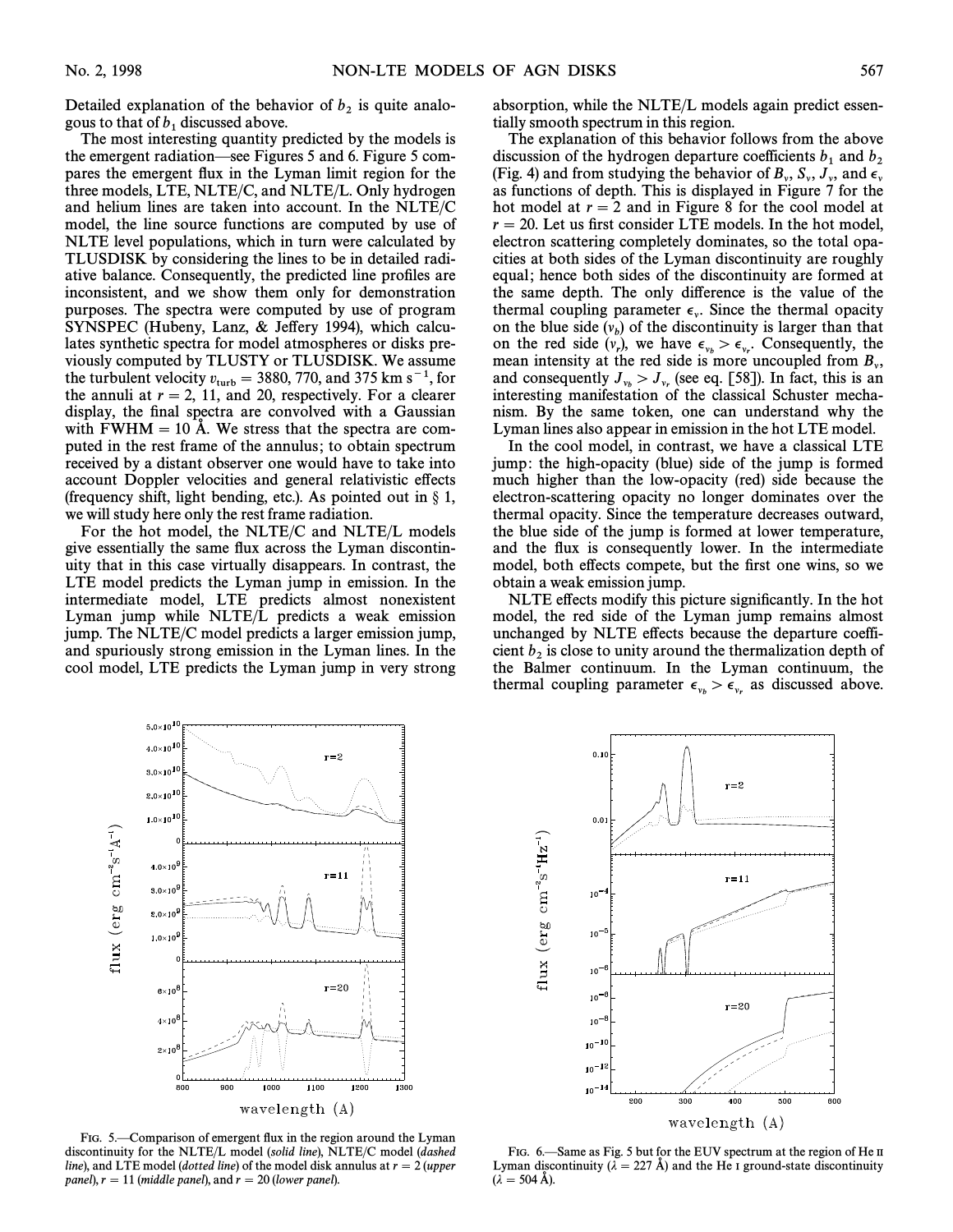

FIG. 7.—Plot of the mean intensity of radiation (solid line, labeled J), the Planck function (dashed line, labeled B), the thermal source function (dot-dashed line, labeled S), and the thermal coupling parameter  $\epsilon$  (dotted line), as a function of the monochromatic optical depth, for the model annulus at  $r = 2$ . The two upper panels are NLTE models; the two lower panels are LTE models. The left panels display the values for the blue side of the Lyman discontinuity  $(\hat{\lambda} = 900 \text{ Å})$ , and the right panels display the values for the red side of the Lyman discontinuity  $(\hat{\lambda} = 950 \text{ Å})$ .

However, in NLTE one has to modify equation  $(58)$  to read

$$
J_{\nu}(\tau_{\nu}) \approx S_{\nu}^{\text{th}}(\tau_{\nu})[1 + \sqrt{\epsilon_{\nu}} - \exp(-\sqrt{3\epsilon_{\nu}}\tau_{\nu})]/(1 + \sqrt{\epsilon_{\nu}}), \qquad (59)
$$

where  $S_{v}^{\text{th}}$  is the thermal source function. In the case of Lyman continuum, it is roughly given by  $S_v^{\text{th}} \approx B_v/b_1$ . Since<br> $b \sim 1$  in the continuum forming layers (see Fig. 4a) we Lyman continuum, it is roughly given by  $B_v \approx B_v / \sigma_1$ . Since<br>  $b_1 > 1$  in the continuum-forming layers (see Fig. 4a), we<br>
have  $S^{th} \geq R$ . We see that the effect of an increased thermal have  $S_v^{\text{th}} < B_v$ . We see that the effect of an increased thermal coupling parameter  $\epsilon$ , at the I woun continuum frequencies coupling parameter  $\epsilon_y$  at the Lyman continuum frequencies (which tends to increase the emergent intensity) is offset by a decrease of the thermal source function. The latter results from a predominance of recombinations over ionizations, as explained above.

Finally, we explain why we obtain a somewhat higher flux in the Lyman continuum for the  $NLTE/C$  models than for NLTE/L models. This is given by the fact that  $b_1(NLTE/C) < b_1(NLTE/L)$  all the way from the surface to  $d$ deep layers (see Fig. 4a), which in turn is the effect of  $Ly\alpha$ and other Lyman lines. Because of low density the photon destruction parameter  $\epsilon$  is rather small, and therefore the thermalization depth is rather large, much larger than the depth of formation (see, e.g., Mihalas 1978). Consequently, the thermal source function in the Lyman continuum,  $S_v^{\text{th}} \approx$  $B_{\nu}/b_1$ , is smaller in the NLTE/L model, and consequently<br>be ensured flux is lower  $E_v$ ,  $U_1$ , is smaller in the 1.

Figure 6 displays the EUV continuum. As we have discussed in Paper I, NLTE models produce the He II Lyman jump in emission for the hot annuli. For cooler annuli, both LTE and NLTE models produce a strong absorption in the He II Lyman jump. Both NLTE/C and NLTE/L models produce very similar results.

Having computed models of vertical structure, we can verify that neglecting Compton scattering was indeed a legitimate approximation. To this end, we compute the appropriate Compton  $y$  parameter that specifies whether a photon will be significantly influenced by Comptonization in traversing the medium. For nonrelativistic electrons, the Compton y parameter is given by (Rybicki & Lightman 1979)

$$
y = \frac{4kT}{m_{\rm e}c^2} \max \left(\tau_{\rm es}, \tau_{\rm es}^2\right),\tag{60}
$$

where  $\tau_{\rm es}$  is the total electron-scattering optical depth of the medium. In the case in which thermal absorption is not negligible, the  $\tau_{es}$  depends on frequency and is defined by regagnone, the  $t_{es}$  depends on nequently (Rybicki & Lightman 1979, eq. [7.42])

$$
\tau_{\rm es}(v) \approx \left(\frac{\sigma_{\rm v}/\kappa_{\rm v}}{1 + \kappa_{\rm v}/\sigma_{\rm v}}\right)^{1/2} = (1 - \epsilon_{\rm v})\epsilon_{\rm v}^{-1/2} \,,\tag{61}
$$

where the second equality follows from equation (57). Strictly speaking, the above formulae are derived for a homogeneous medium. We may nevertheless use them for some characteristic (averaged) values of structural parameters. The Compton scattering would be most important in the hottest model. Taking  $T = T_{\text{eff}}$  and the characteristic  $\epsilon$  for the Lyman continuum frequencies equal to  $10^{-2}$  (see Fig. 7), we obtain for  $y \approx 5 \times 10^{-3}$ . Even the upper limit for y, taking the midplane values of  $T \approx 3 \times 10^5$  and  $\epsilon \approx 2 \times 10^{-3}$  (which would give a largely overestimated value of y because the local temperature is lower and the parameter  $\epsilon$  is higher) yields  $y \approx 10^{-1}$ , which is still well below unity. Therefore Compton scattering is never very important for the models considered here.

In conclusion, there are several NLTE effects; for hot and cool models they decrease the magnitude of the Lyman discontinuity as compared to LTE models, or to simplified NLTE/C models, while for the intermediate temperatures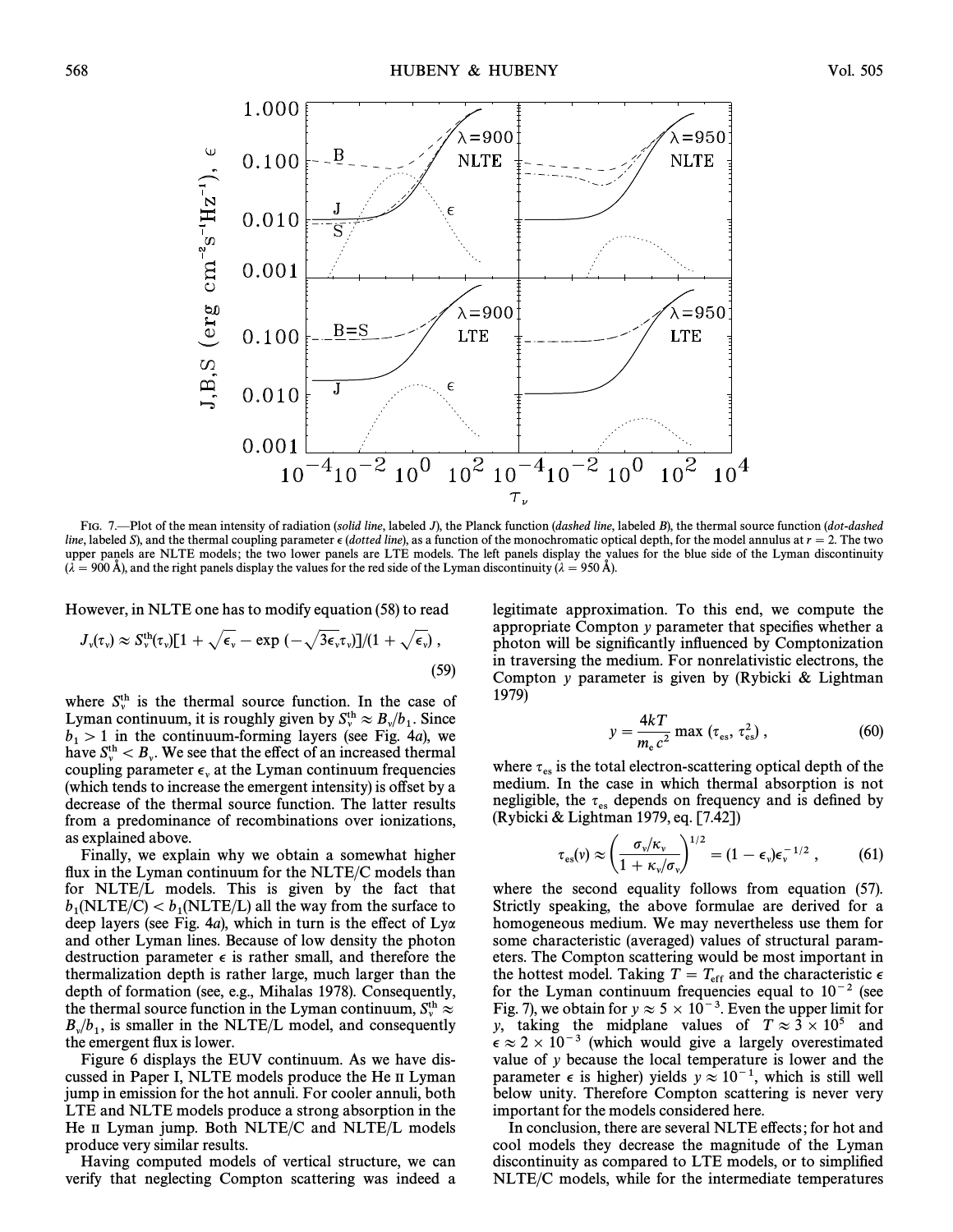

FIG. 8.—Same as Fig. 7, but for the model annulus at  $r = 20$ 

they somewhat increase the Lyman jump. We also find that for hot annuli, the NLTE/C models are sufficient for predicting the emergent continuum radiation, while for cooler annuli the NLTE/C models produce a somewhat higher flux in the Lyman continuum and spuriously strong emissions in the Lyman lines.

We stress again that the present paper is devoted to studying a few representative annuli of an AGN accretion disk model. We do not aim here to answer the important question of whether the present models will alleviate the long-standing Lyman jump problem, namely, that the theoretical models predict a significant jump, while the observed jump is virtually nonexistent. The problem arose from early calculations by Kolykhalov & Sunyaev (1984); a comprehensive review of the current status was presented by Blaes (1998). To address this problem, we have to compute theoretical models and emergent spectra for all annuli of a disk and integrate them using the appropriate general relativistic transfer function (Cunningham 1975; Agol 1997). Also, we should take into account effects of metal lines, which were recently found to be quite important (Hubeny  $\&$ Hubeny 1998; Agol et al. 1998). We shall defer this study to a future paper of this series.

## 3.2. Effects of Viscosity

The most important parameter influencing the model structure is  $\alpha_0$ . We first study the effects of changing  $\alpha_0$ , while keeping the remaining viscosity parameters fixed. We while keeping the remaining viscosity parameters fixed. take  $\zeta_0 = 0$  (i.e., a constant viscosity in the inner region),<br> $m = 10^{-2}$  (i.e., the viscosity starts to decrease with m only  $m_d = 10^{-2}$  (i.e., the viscosity starts to decrease with m only  $m/m = 10^{-2}$ ; in other words 00% of the mass of the for  $m/m_0 = 10^{-2}$ ; in other words, 99% of the mass of the disk column has a constant viscosity) and  $\zeta = \frac{2}{3}$  Since the disk column has a constant viscosity), and  $\zeta_1 = \frac{2}{3}$ . Since the fotal column mass m is proportional to  $1/\alpha$  (see eq. [18]) total column mass,  $m_0$ , is proportional to  $1/\alpha_0$  (see eq. [18]),<br>we may think of effects of changing the value of the naramwe may think of effects of changing the value of the parameter  $\alpha_0$  being in fact effects of changing the disk column

mass. We stress again that our study concerns the behavior of the individual disk annuli and its sensitivity to the adopted value of  $\alpha_0$ . In reality, it is not clear whether the same value of  $\alpha_0$ . In fearly, it is not each whether the same value of  $\alpha_0$  should be considered for all annuli of a given disk or not. This will only be solved by future detailed MHD simulations similar to those of Stone et al. (1996).

Figure 9 shows the results for the hot annulus; the upper panel displays the temperature, the middle panel the density, and the lower panel the emergent Ñux for the NLTE/C models for  $\alpha_0 = 0.3, 0.1, 0.03, 0.01,$  and 0.005. The help vior of density is easy to understand. The total column behavior of density is easy to understand. The total column mass  $m_0$  is directly proportional to  $1/\alpha_0$  (see eq. [18]). The total disk height does not depend on viscosity for radiationtotal disk height does not depend on viscosity for radiationpressure-dominated disks (see eq. [53]); therefore the density in the inner regions is proportional to  $m_0$  (see eq. [55]) and consequently  $\rho(m \approx m_0) \propto 1/\alpha_0$ . This is demon-<br>strated on the middle panel of Figure 9. Consequently, the strated on the middle panel of Figure 9. Consequently, the thermal coupling parameter  $\epsilon$  (which is proportional to density), is larger for smaller  $\alpha_0$ .

The behavior of temperature is more complicated, since it follows from several competing mechanisms. First, we write a simple analytic formula derived by Hubeny (1990a) that gives a reasonably accurate estimate of the local temperature, viz.,

$$
T^{4}(\tau) = \frac{3}{4} T_{\text{eff}}^{4} \left[ \tau \left( 1 - \frac{\tau}{2\tau_{\text{tot}}} \right) + \frac{1}{\sqrt{3}} + \frac{1}{3m_{0} \kappa_{B}(\tau)} \frac{w(m)}{\bar{w}} \right],
$$
\n(62)

where  $\tau$  is the flux-mean optical depth,  $d\tau = \chi_H dz = (\chi/d)dm$ ;  $\tau$  is the flux-mean optical thickness at the mid- $(\chi_{\text{H}}/\rho)dm$ ;  $\tau_{\text{tot}}$  is the flux-mean optical thickness at the mid-<br>plane; and  $\kappa$  (x) is the Planck-mean opecity defined by

plane; and 
$$
\kappa_B(\tau)
$$
 is the Planck-mean opacity, defined by  
\n
$$
\kappa_B = \int_0^\infty (\kappa_v/\rho)B_v dv/B
$$
\n(63)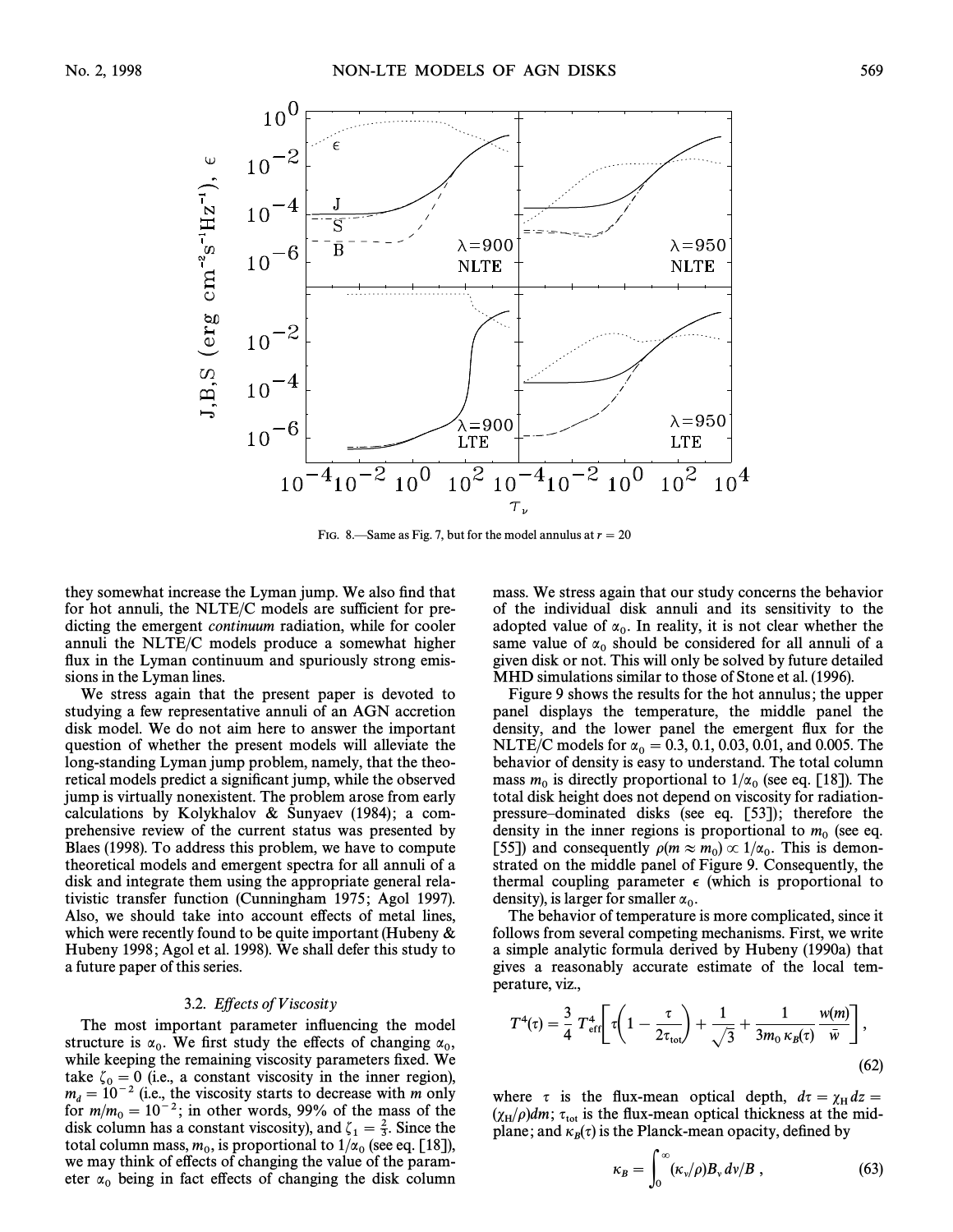

FIG. 9.—Effect of  $\alpha_0$  on the vertical structure and emergent flux for the model annulus at  $r = 2$ . Other basic parameters are the same as for the models<br>displayed in Fig. 1, namely,  $\zeta_0 = 1$ ,  $\zeta_1 = 1$ , and  $m_d = 0.0$ Examples to the highest  $\alpha_0 = 0.3$ , the line with additional plus signs to the lowest one,  $\alpha_0 = 0.005$ , and the curves in between to  $\alpha_0 = 0.1$ , 0.03, and 0.01.<br>The curves for the two extreme values are labeled by the The curves for the two extreme values are labeled by the values of  $\alpha_0$ .

where  $B$  is the frequency-integrated Planck function,  $B(T) = \int_0^\infty B_v(T) dv = (\sigma/\pi)T^4$ . This formula is easy to understand The term  $\tau + 1/(31^{1/2})$  in the square bracket is understand. The term  $\tau + 1/(3)^{1/2}$  in the square bracket is the same as for the classical LTE-gray semi-infinite model stellar atmospheres in radiative equilibrium (i.e., no energy generated in the atmosphere). The "correction" $(1 - \tau/2\tau_{\text{tot}})$ <br>reflects the fact that the disk has a finite total optical thickreflects the fact that the disk has a finite total optical thickness, while the third term describes the energy generation in the disk due to viscous dissipation. Notice also that the Planck-mean opacity contains the thermal absorption coefficient  $\kappa_{\nu}$ , while the flux-mean opacity contains the total absorption coefficient  $\chi_{\nu}$ . The fact that the dissipation term description connective  $\chi_{\nu}$ . The fact that the dissipation term of equation (62) contains the Planck-mean opacity is easy to understand, since it is the thermal absorption, not scattering, that contributes to the global energy balance. In the case of dominant electron scattering, the relation between the flux-mean optical depth  $\tau$  and the column mass m is particularly simple,  $\tau \approx 0.34m$  (if helium is doubly ionized), or  $\tau \approx 0.31$ m (if helium is singly ionized), as discussed in  $§ 3.1.$ 

As follows from equation  $(62)$ , the temperature at the midplane is roughly given by

$$
T^{4}(\tau_{\text{tot}}) = \frac{3}{4} T_{\text{eff}}^{4} \left[ \frac{\tau_{\text{tot}}}{2} + \frac{1}{3m_{0} \kappa_{B}(\tau_{\text{tot}})} \right],
$$
 (64)

where we assume that the disk is optically thick,  $\tau_{tot} \ge 1$ , and the local viscosity at the midplane roughly equal to the and the local viscosity at the midplane roughly equal to the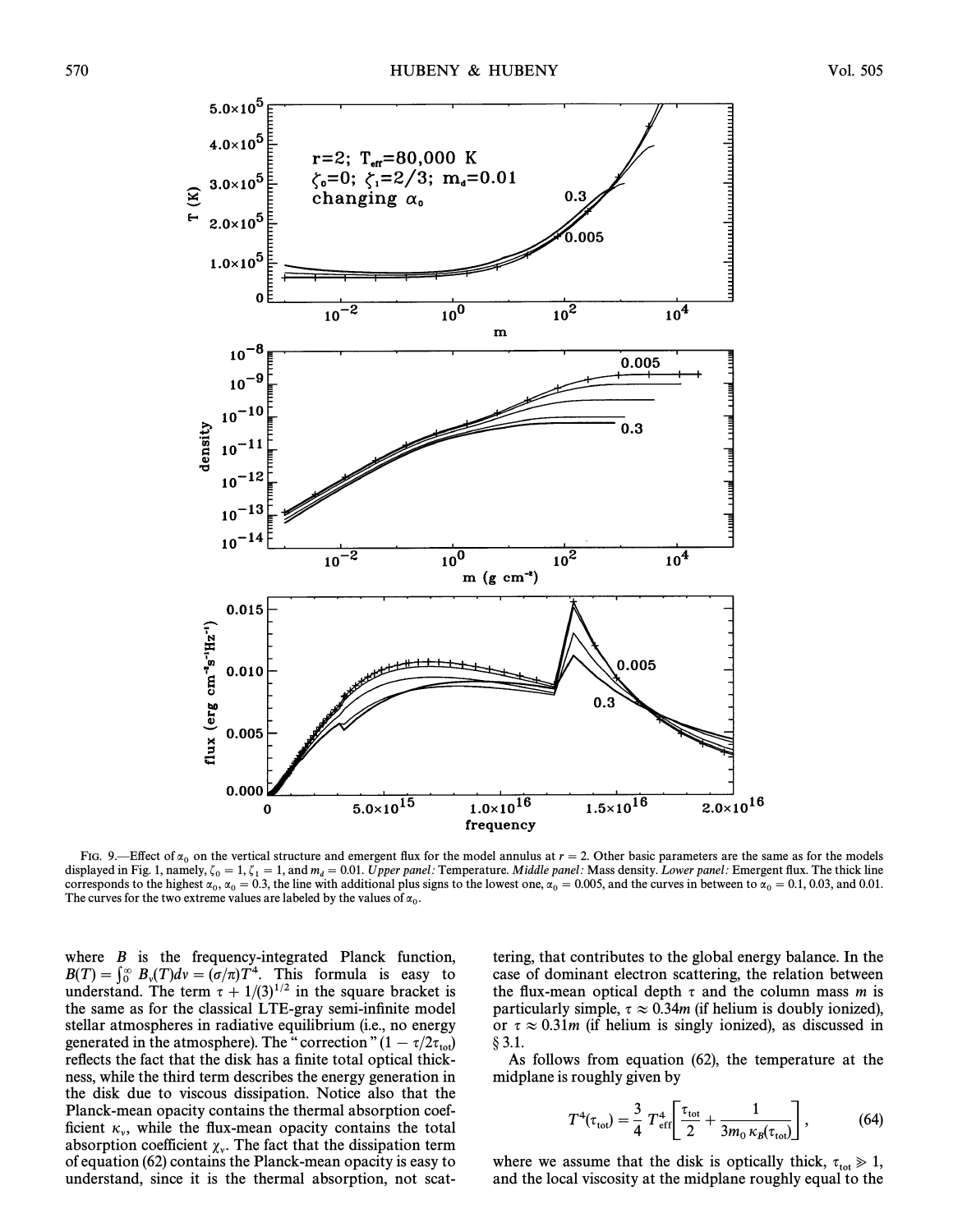averaged viscosity. Quantity  $m_0 \kappa_B(\tau_{\text{tot}})$  is very roughly equal to the total Planck-mean optical denth of the disk  $B_{\text{total}}$  are the total Planck-mean optical depth of the disk. We write  $m_0 \kappa_B(\tau_{\text{tot}}) = \bar{\epsilon}\tau_{\text{tot}}$ . Since  $\bar{\epsilon}$  is proportional to  $\kappa_B/\chi_H$ ,<br>it may be called the "averaged thermal coupling paramit may be called the "averaged thermal coupling parameter." The midplane temperature then becomes

$$
T^4(\tau_{\text{tot}}) = \frac{3}{4} T_{\text{eff}}^4 \left( \frac{\tau_{\text{tot}}}{2} + \frac{1}{3\bar{\epsilon}\tau_{\text{tot}}} \right), \tag{65}
$$

if the electron scattering is negligible,  $\bar{\epsilon} \approx 1$ , and the second term in equation  $(65)$  is negligible compared to the first one in the case of optically thick disks. In fact, the disk behaves like a normal stellar atmosphere. However, as soon as the averaged thermal coupling parameter becomes small, the second term in equation  $(65)$  starts to contribute. This is indeed illustrated in the upper panel of Figure 9. For the lowest  $\alpha_0$ ,  $\alpha_0 = 0.005$ , the total optical depth is very large, and consequently the central temperature is high Increasand consequently the central temperature is high. Increasing  $\alpha_0$ , the total optical depth decreases, and so does the  $\log \alpha_0$ , the total optical depth decreases, and so does the central temperature. However, with increasing  $\alpha_0$  the density decreases, and therefore the thermal coupling parameter  $\bar{\epsilon}$  also decreases. Hence the second (viscous heating) term of equation  $(65)$  starts to make appreciable contribution to the central temperature, which first levels o† and then starts to increase even if the total optical depth decreases (see the last curve for  $\alpha_0 = 0.3$ ). Since the second term of equation (65) makes roughly the same contribution term of equation  $(65)$  makes roughly the same contribution at all depths, we see a similar increase of local temperature at all depths.

At the top of the disk, density decreases exponentially, and consequently  $\bar{\epsilon}$  decreases more quickly than  $w(m)/\bar{w}$ , which is assumed to be a simple power law (recall that  $w(m)/\bar{w} \propto (m/m_0)^{2/3}$  for the models displayed in Fig. 9). Since  $\epsilon_{\text{tot}} = 0.3$  the averaged for the model with the largest  $\alpha_0$ ,  $\alpha_0 = 0.3$ , the averaged thermal coupling parameters is so small that the second thermal coupling parameters is so small that the second term in fact determines the temperature structure. Consequently, the surface temperature begins to increase to large values (this effect is better seen in Fig. 12 where we consider a lower  $\zeta_1$  and therefore a higher viscosity in the upper layers). However, as discussed by Hubeny (1990a), this increase is partly spurious because in computing the Planck-mean opacity we have included only lines (and continua) of hydrogen and helium. In reality, however, there is a host of other lines of light elements that operate in the upper layers (e.g., the resonance lines of C IV, N V, O VI, and higher ions of S, Ne, Fe, etc., for even higher temperatures). Including these lines will increase the Planck-mean opacity significantly, which physically means that we are including efficient mechanisms that are able to radiate the dissipated energy away.

The lower panel of Figure 9 shows the continuum flux for all models. The Lyman jump varies from being almost nonexistent for the low- $\alpha_0$  models, to a weak absorption jump for the high- $\alpha_0$  models. As explained above, the appearance <sup>0</sup> of the Lyman jump is a result of a competition of two mechanisms: the overpopulation of the ground state of hydrogen, which decreases the source function and therefore the emergent Ñux in the Lyman continuum, and a higher thermal coupling parameter that causes the mean intensity in the Lyman continuum frequencies to be more coupled to the thermal source function and therefore causes the emergent Ñux to be higher. In the present case, going to higher  $\alpha_0$  decreases density in the inner layers, therefore causing the hydrogen ground state to be more and more

overpopulated, and since this is a dominant e†ect, the Ñux in the Lyman continuum decreases with increasing  $\alpha_0$ , so the Lyman jump is driven to a somewhat stronger absorption.

In contrast, the magnitude of the He II Lyman jump decreases with increasing  $\alpha_0$ , from being a very conspicuous emission jump at  $\alpha_0 \leq 0.03$  to a modest emission jump at  $\alpha_n \leq 0.3$ .  $\alpha_0 = 0.3$ . This is explained by the fact that the strong jump at  $\alpha_0 \leq 0.03$  is essentially caused by the Schuster mecha-<br>nism discussed above. When going to bigher  $\alpha$ , the density nism discussed above. When going to higher  $\alpha_0$  the density decreases, and the electron scattering is more and more important; the jump thus becomes weaker. However, it is important to realize that the number of He II ionizing photons remains roughly the same for all models, since the flux at high frequencies ( $v \ge 1.7 \times 10^{16}$  Hz) is higher for higher  $\alpha_0$ ; this is a consequence of higher temperature in the  $m<sub>0</sub>$ , this is a consequence of higher temperature continuum-forming region (see Fig. 9, upper panel).

Figure 10 presents an analogous comparison of models with various values of  $\alpha_0$  for a "cool" annulus,  $T_{\text{eff}} = 18,000 \text{ K}$ . The behavior of models is similar to that of the 18,000 K. The behavior of models is similar to that of the hot annulus, although the effects of viscosity are generally weaker. The total column mass and the inner density are proportional to  $1/\alpha_0$ , as in the previous case. The central temperature now decreases monotonically with increasing  $t_{\text{eff}}$  $\alpha_0$  because the electron scattering is not dominant and therefore the second term in equation (65) is not very important. The Lyman jump varies from a weak emission for high- $\alpha_0$  models to a weak absorption for low- $\alpha_0$  models. This follows from the fact that for increasing  $\alpha_0$  the density decreases, so the magnitude of NLTE effects increases. In the present case, the ground state of hydrogen becomes more underpopulated, and consequently the flux in the Lyman continuum increases.

Next, we examine the effects of changing the other viscosity parameters. In Figure 11, we display the models of the hot annulus computed for fixed  $\alpha_0$  ( $\alpha_0 = 0.1$ ) and the nower-law exponents ( $\beta = 0$  and  $\beta = \frac{2}{3}$ ) and for several power-law exponents  $(\zeta_0 = 0 \text{ and } \zeta_1 = \frac{2}{3})$  and for several values of the division mass  $m$ . The division mass is varied power-law exponents  $(s_0 - \sigma \tan \theta_s) - \frac{1}{3}$  and for several<br>values of the division mass  $m_d$ . The division mass is varied<br>from m – 1 (i.e., no inner region of constant viscosity) to from  $m_d = 1$  (i.e., no inner region of constant viscosity) to  $m_c = 0.3 \pm 0.1 \pm 0.03$  and 0.01 As expected, the only inter $m_d = 0.3, 0.1, 0.03,$  and 0.01. As expected, the only inter-<br>esting effect is the behavior of density in the inner layers esting effect is the behavior of density in the inner layers, which is governed by equation  $(55)$ . The central temperature is the largest for  $m_d = 1$  because the central density, and thus the thermal coupling parameter, are lowest. The emerthus the thermal coupling parameter, are lowest. The emergent flux is only weakly influenced by changing  $m_d$ ; a modest change of the flux is seen in the hydrogen and He II. modest change of the flux is seen in the hydrogen and He II Lyman continuum that are the most sensitive to the thermal coupling parameter.

Finally, Figure 12 displays the effect of changing  $\zeta_1$ ,  $\zeta_1 =$ <br> $\frac{2}{\pi} \int \ln 1 \cdot \ln \pi$  for  $\alpha = 0.1$  m = 1 for the hot annulus 1,  $\frac{2}{3}$ ,  $\frac{1}{2}$ , and  $\frac{1}{3}$ , for  $\alpha_0 = 0.1$ ,  $m_d = 1$ , for the hot annulus<br>1,  $\frac{2}{3}$ ,  $\frac{1}{2}$ , and  $\frac{1}{3}$ , for  $\alpha_0 = 0.1$ , mag = 1, for the hot annulus 1, 3, 2, and 3, bi  $\alpha_0 = 0.1$ ,  $m_d = 1$ , for the not all and  $(r = 2)$ . For  $\zeta_1 \gtrsim \frac{1}{2}$ , the only appreciable effects are seen in the behavior. the behavior of density in inner layers. The overall behavior  $\frac{1}{2}$ of the models is easily explained by the same considerations as above. For the model with the lowest  $\zeta_1, \zeta_1 = \frac{1}{3}$ , the local viscosity in the upper layers is so high that we see the effects viscosity in the upper layers is so high that we see the effects of temperature run away at  $m \approx 5 \times 10^{-3}$ . Decreasing the value of  $\zeta_1$  still would increase this instability. However, as discussed above, we cannot study this effect with simple H-He models, and we leave this problem to a future paper.

### 3.3. Comparison with the Local  $\alpha$ -V iscosity Approach

As discussed in  $\S$  2.2, we consider the depth-dependent kinematic viscosity as a stepwise power-law function given by equations (22)–(25). In contrast, the local  $\alpha$  prescriptions,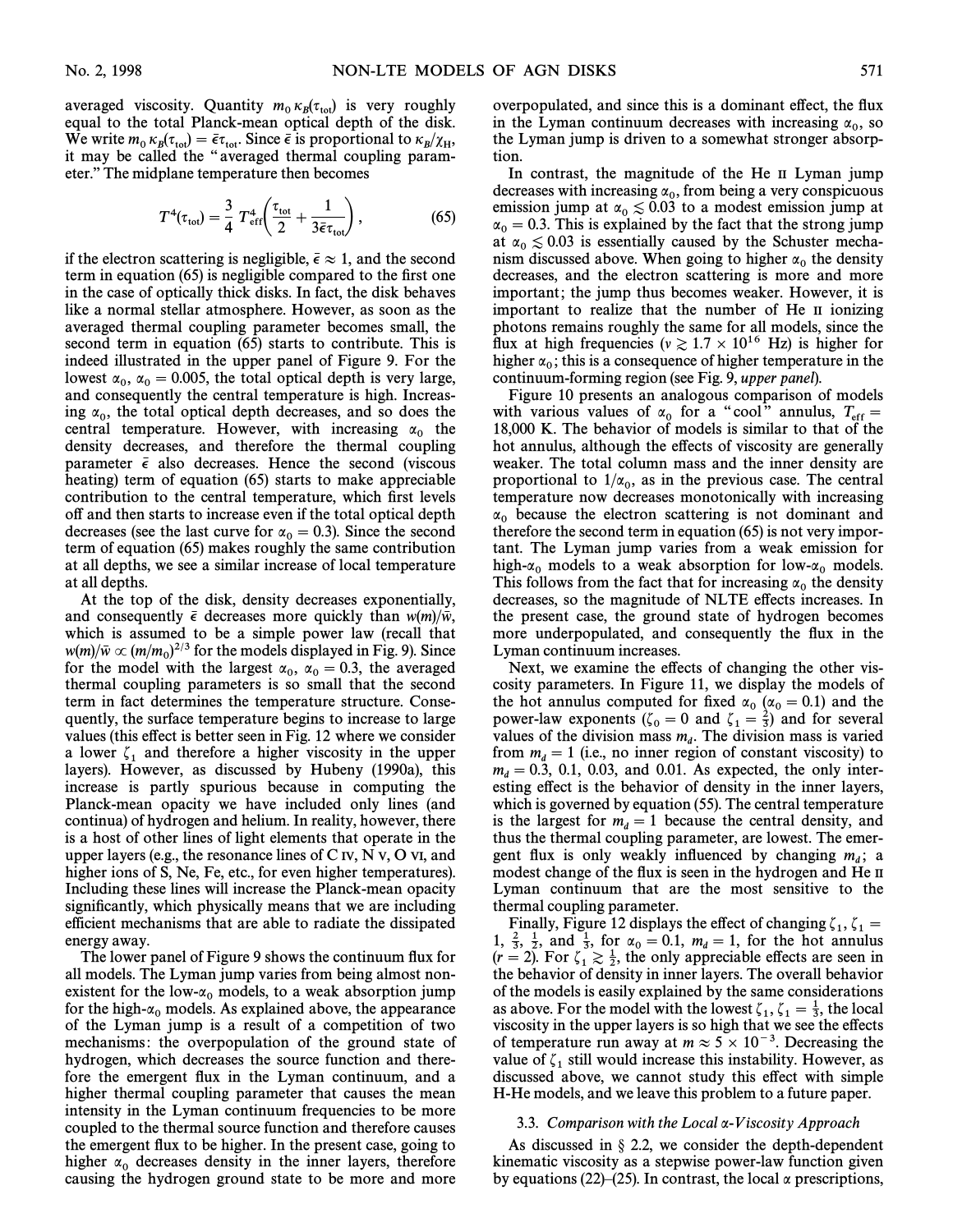

FIG. 10.—Same as Fig. 7, but for the model annulus at  $r = 20$ ; the adopted  $\alpha_0$  values are 0.45 (*thick line*), 0.3, 0.1, 0.03, and 0.01 (the line with additional plus signs).

e.g., the variant suggested by Dörrer et al. (1996), considers the kinematic viscosity in the form given by equation (13), with the turbulent velocity given by

$$
v_{\rm turb} = c_{\rm s} \frac{\tau + \sqrt{P_{\rm gas}/P}}{\tau + 1} \,. \tag{66}
$$

This approach essentially considers the viscosity to be proportional to the gas pressure at low optical depths, while it is proportional to the radiation pressure at large depths;  $\tau$  is the Rosseland mean optical depth. We can compute an " effective  $\alpha$  parameter  $\ddot{\ }$  in such a way that the two prescriptions give the same value of local viscosity,

$$
\alpha_{\rm eff}(m) = \frac{w(m)}{h v_{\rm turb}(m)}\,. \tag{67}
$$

Since our parameterization does not take viscosity to be proportional to the local turbulent velocity, the resulting

 $\alpha_{\text{eff}}$  will be depth dependent.<br>In Figure 13, we plot  $\alpha_{\text{eff}}$  for the hot annulus ( $r = 2$ ) and for various viscosity parameters. We see that the values of  $\alpha_{\text{eff}}$  for our standard model,  $\alpha_0 = 0.1$ ,  $\zeta_0 = 0$ ,  $\zeta_1 = \frac{2}{3}$ , and  $\alpha_{\text{eff}}$  and  $\alpha_{\text{eff}}$  are located in a reasonable range of 0.02  $m_d/m_0 = 0.01$ ,  $m_d/m_0 = 0.1$ ,  $s_0 = 0$ ,  $s_1 = 3$ , and<br> $m_d/m_0 = 0.01$ , are located in a reasonable range of 0.02  $\lesssim \alpha$ , as  $\alpha_{\text{eff}} \lesssim 0.5$ . The behavior of  $\alpha_{\text{eff}}$  as a function of depth is  $\alpha_{eff} \approx 0.9$ . The behavior of  $\alpha_{eff}$  as a function of  $\alpha_{eff} = (P/\rho)^{1/2} \approx 0.9$ . The inner layers,  $v_{\text{turb}} = (P/\rho)^{1/2}$  $(P_{rad}/\rho)^{1/2}$ . Since the optical depth is large, the radiation pressure can be approximated by the thermodynamic equilibrium form,  $P_{rad} \propto T^4$ . In the model with  $m_d/m_0 = 0.01$ <br>density is roughly constant for  $m \le m \le m$ . Consequently density is roughly constant for  $m_d \lesssim m \leq m_0$ . Consequently,<br>  $m_d \propto T^2$ . To first order  $T^4 \propto \tau \propto m$  (see eq. [62]), so that  $v_{\text{turb}} \propto T^2$ . To first order,  $T^4 \propto \tau \propto m$  (see eq. [62]), so that finally  $v_{\text{turb}} \propto m^{1/2}$  and  $\alpha_{\text{eff}} \propto m^{-1/2}$  for  $m > m_d$ . This is indeed seen in the upper and lower panels of Figure 13;  $\alpha$ indeed seen in the upper and lower panels of Figure 13;  $\alpha_{\text{eff}}$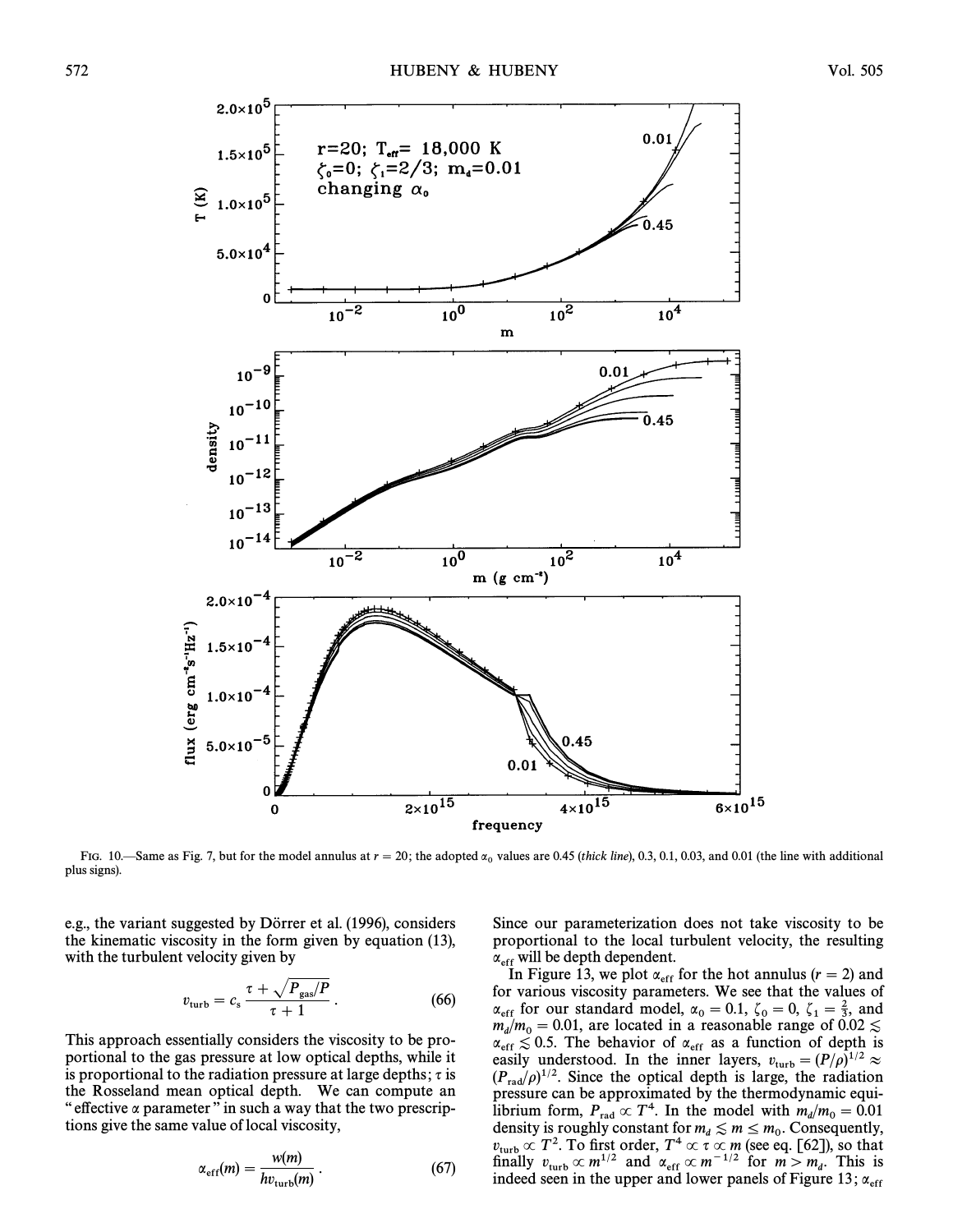

FIG. 11.—Effect of  $m_d$  (the division point between two different power laws of viscosity parameterization) on the vertical structure and emergent flux for<br>the model annulus at  $r = 2$ . Other basic parameters are the same arranged as in Fig. 7. The adopted values of  $m_d$  are 1 (*thick line*), 0.3, 0.1, 0.03, and 0.01 (the line with additional plus signs). The curves for the two extreme values are labeled by the values of  $m_d$ . values are labeled by the values of  $m_d$ .

decreases with *m* somewhat more slowly than  $m^{-1/2}$ because the temperature increases more slowly than  $T^4 \propto m$ , in fact,  $T^4 \propto (m - m^2/2m_0)$ .<br>For models with a single power.

For models with a single power-law viscosity (i.e.,  $m_d =$ ) the behavior of  $\alpha$  in the inner layers can also be easily  $m_0$ ), the behavior of  $\alpha_{\text{eff}}$  in the inner layers can also be easily understood. Here win  $\alpha$  m<sup>5</sup> (we write  $\beta$  instead of  $\beta$  to understood. Here  $w(m) \propto m^{\zeta}$  (we write  $\zeta$  instead of  $\zeta_1$  to simplify the notation), so the density varies as  $\rho(m) \propto 1/2$  $w(m) \propto m^{-\zeta}$ . The radiation-pressure scales, as discussed above, as  $P_{rad} \propto m$ . Consequently,  $v_{turb} \propto m^{(\xi+1)/2}$ , and thus  $\propto m^{(\xi-1)/2}$ . This is demonstrated in the middle panel of  $\alpha_{\text{eff}} \propto m^{(\zeta-1)/2}$ . This is demonstrated in the middle panel of  $\zeta_{\text{eff}}$ Figure 13; for instance, we see that for  $\zeta = 1$ ,  $\alpha_{\text{eff}}$  is indeed almost constant in the inner layers. In the outer layers, the density decreases outward more quickly than  $w(m)$ , so  $\alpha_{\text{eff}}$ decreases more quickly than  $m^{(\zeta-1)/2}$ .

In the gas-pressure-dominated regions,  $v_{\text{turb}} = (P_{\text{gas}}/\rho)^{1/2}$ , so we have  $v_{\text{turb}} \propto T$ , and thus  $\alpha_{\text{eff}} \propto w(m)/T(m)$ . In the outer layers, the temperature is roughly constant with  $m$ , so that  $\alpha_{\text{eff}} \propto w(m) \propto m^{51}$ . Again, this is clearly seen in Figure 13.

The important point to realize is that although the local value of  $\alpha_{\text{eff}}$  varies significantly, its influence on the disk structure is rather small. Consider for instance the middle panel of Figure 13, and compare it to Figure 12, which displays the same models. Although  $\alpha_{\text{eff}}$  differs by several orders of magnitude, the disk structure is hardly affected. From the point of view of constructing detailed models of vertical structure of AGN disks this is a good news because the most uncertain part of physics—the viscous dissipation—has relatively small effect on the computed structure. However, we should bear in mind that this study was limited to considering a "well-behaved" viscosity that smoothly decreases toward the disk surface. When one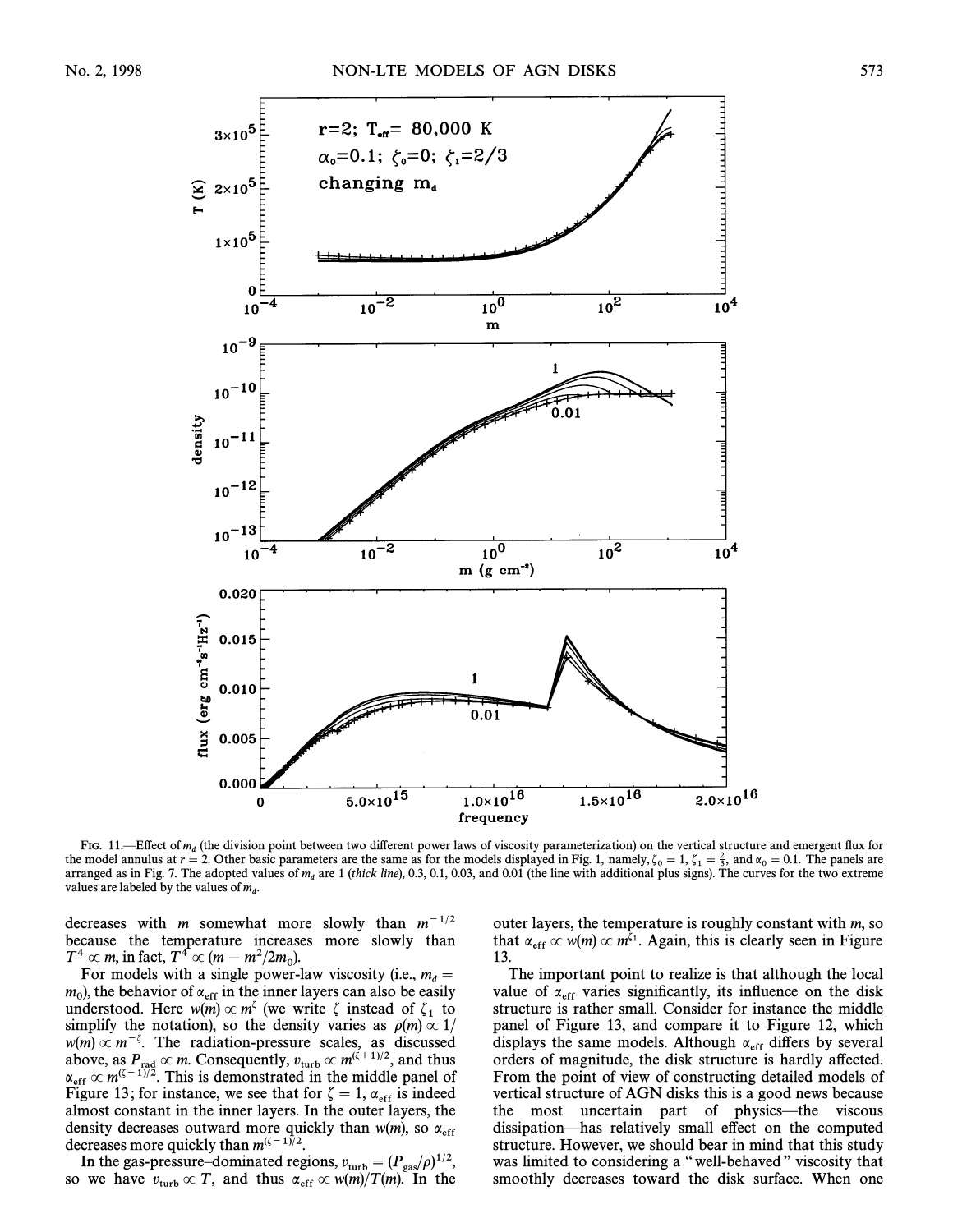

FIG. 12.—Effect of the power-law exponent  $\zeta_1$  on the vertical structure and emergent flux for the model annulus at  $r = 2$ . Other basic parameters are  $\alpha_0 = 0.1$  and  $m_d = 1$  (i.e., no inner region of constant viscosit  $\frac{3}{2}$  line with additional plus signs). The curves for the two extreme values are labeled by the values of  $\zeta_1$ .

assumes, for instance, that the viscous dissipation is concentrated mostly in the outer layers (e.g., Sincell  $&$  Krolik 1997), the overall vertical structure may be significantly different. We plan to study such nonstandard models in future papers of this series.

# 4. CONCLUSIONS

We have calculated several representative models of vertical structure of an accretion disk around a supermassive Kerr black hole. The interaction of radiation and matter is treated self-consistently, taking into account departures from LTE for calculating both the disk structure and the radiation field. The viscosity is parameterized through the parameter  $\alpha_0$  that describes the vertically averaged viscous parameter  $\alpha_0$  and describes the vertically averaged viscoles<br>stress, two power-law exponents  $\zeta_0$  and  $\zeta_1$ , and the division

point  $m_d$  between these two forms. The disk structure and emergent radiation is sensitive mainly to the values of  $\alpha_0$ , while the other parameters influence the disk structure to a much lesser extent. However, although the detailed shape of the predicted spectrum is sensitive to adopted  $\alpha_0$ , the  $\alpha$  overall appearance of the spectrum is quite similar in all cases.

We have shown that effects of departures from LTE are very important for determining the disk structure and emergent radiation, particularly for hot and electron-scatteringdominated disks. We have shown that at least for the disk parameters studied in this paper, NLTE effects typically tend to diminish the value of the Lyman jump; in hot models they suppress the Schuster mechanism by which the LTE models produce a strong emission jump, and in cooler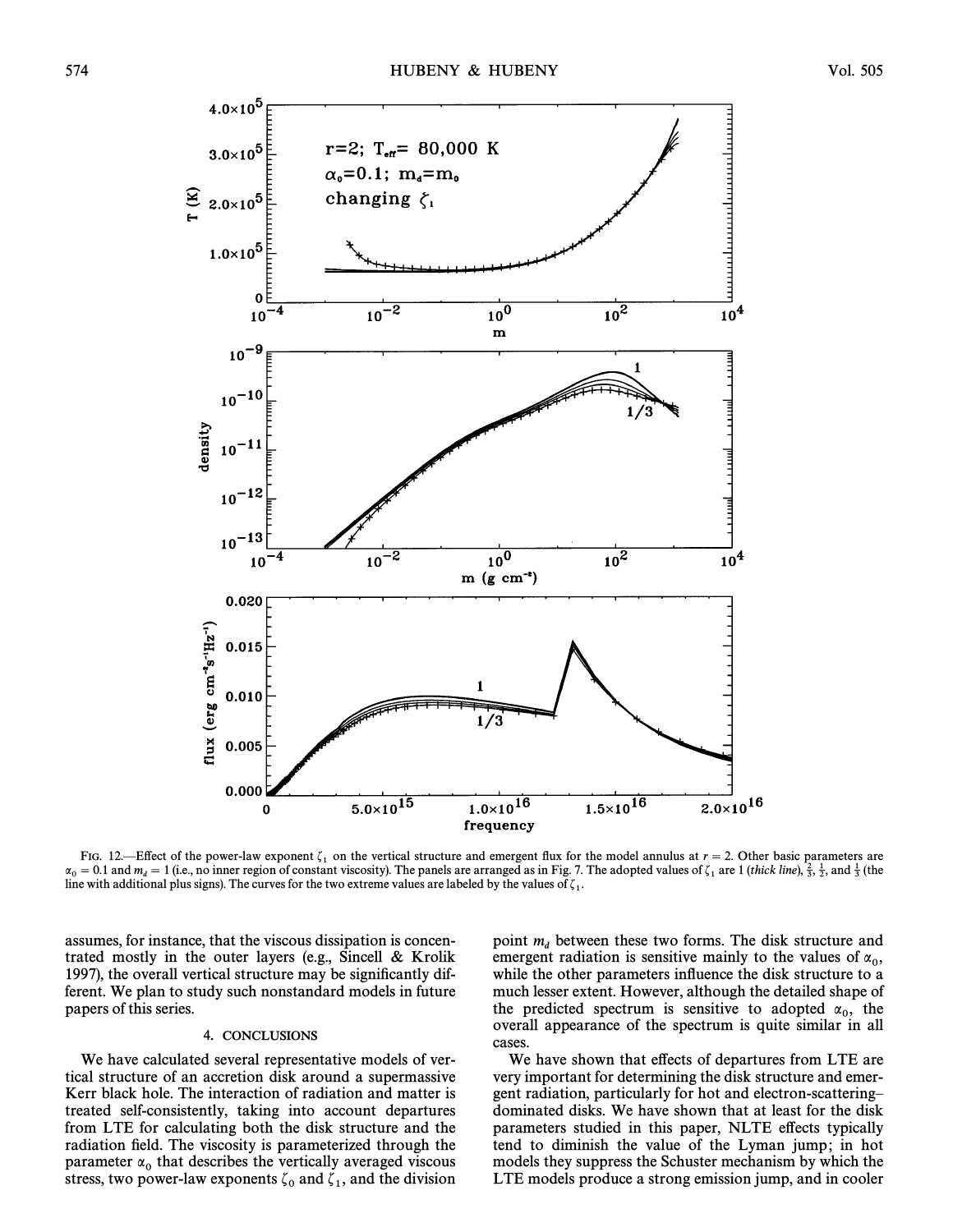

FIG. 13.—Plot of effective  $\alpha$ -viscosity parameter that would yield the same value of kinematic viscosity in our models and in the  $\alpha$ -parameterization of viscosity suggested by Dörrer et al. (1996). Upper panel:  $\alpha_{eff}$  for the models displayed in Fig. 7, i.e., the models of the r = 2 annulus with  $\zeta_0 = 0, \zeta_1 = \frac{2}{3}$ , and  $\alpha_{eff} = \frac{2}{3}$  and  $\alpha_{eff} = 0.01$  and with var  $m_d = 0.01$ , and with various values of  $\alpha_0$ . The adopted values of  $\alpha_0$  are (from top to bottom): 0.3 (thick line), 0.1, 0.03, and 0.01 (the line with additional plus given  $\alpha_0$ ). Middle panel:  $\alpha$  for the models d  $\frac{d}{dt}$  signs). Middle panel:  $\alpha_{eff}$  for the models displayed in Fig. 10, i.e., the models of the r = 2 annulus with  $\alpha_0 = 0.1$ ,  $m_d = 1$ , and with various values of  $\zeta_1$ . The effect  $\alpha$  is the effect of  $\zeta_1$ . T 0 1 adopted values of are (from bottom to top): 1 ( <sup>f</sup> thick line), and (the line with additional plus signs). L ower panel: for the models displayed in <sup>1</sup> <sup>2</sup> , 1 , 1 <sup>3</sup> <sup>a</sup> eff Fig. 9, and write  $\alpha_1$  in the models of the  $r = 2$  annulus with  $\alpha_0 = 0.1$ ,  $\zeta_0 = 0$ ,  $\zeta_1 = \frac{2}{5}$ , and with various values of the division depth  $m_d$ . The adopted values of  $m_d$  are (from bottom to top): 1 (thick line), 0  $\rightarrow$  0.1, 50  $\rightarrow$  9, 51  $\rightarrow$  3<br>(the line with addition

models they increase the flux in the Lyman continuum due to an underpopulation of the hydrogen ground state. Also, we have shown that relaxing the approximation of detailed radiative balance in the hydrogen and helium lines (i.e., computing the so-called NLTE/L models) changes the predicted line profiles significantly, but otherwise does not yield significant changes in computed vertical structure or emergent continuum flux. This result shows that for estimating the continuum radiation of AGN disks composed of hydrogen and helium, the NLTE/C models provide a satisfactory approximation.

So far, we have limited our analysis to a simple H-He chemical composition. A preliminary study (Hubeny  $\&$  Hubeny 1998) indicates that the effects of numerous metal lines on the predicted spectral energy distribution of AGN disks may be quite significant. However, that study used a simplified approach in which the vertical structure was fixed by a H-He model, while the line opacity was taken into account only in the spectrum synthesis, assuming LTE source function in metal lines. Such an approach is inconsistent, since, first, the metal lines may change the disk vertical structure (the so-called metal line blanketing effects, long known from the theory of classical stellar atmospheres) and, second, the source function in metal lines may depart significantly from the LTE value. We will therefore need to construct self-consistent, fully metal line blanketed models